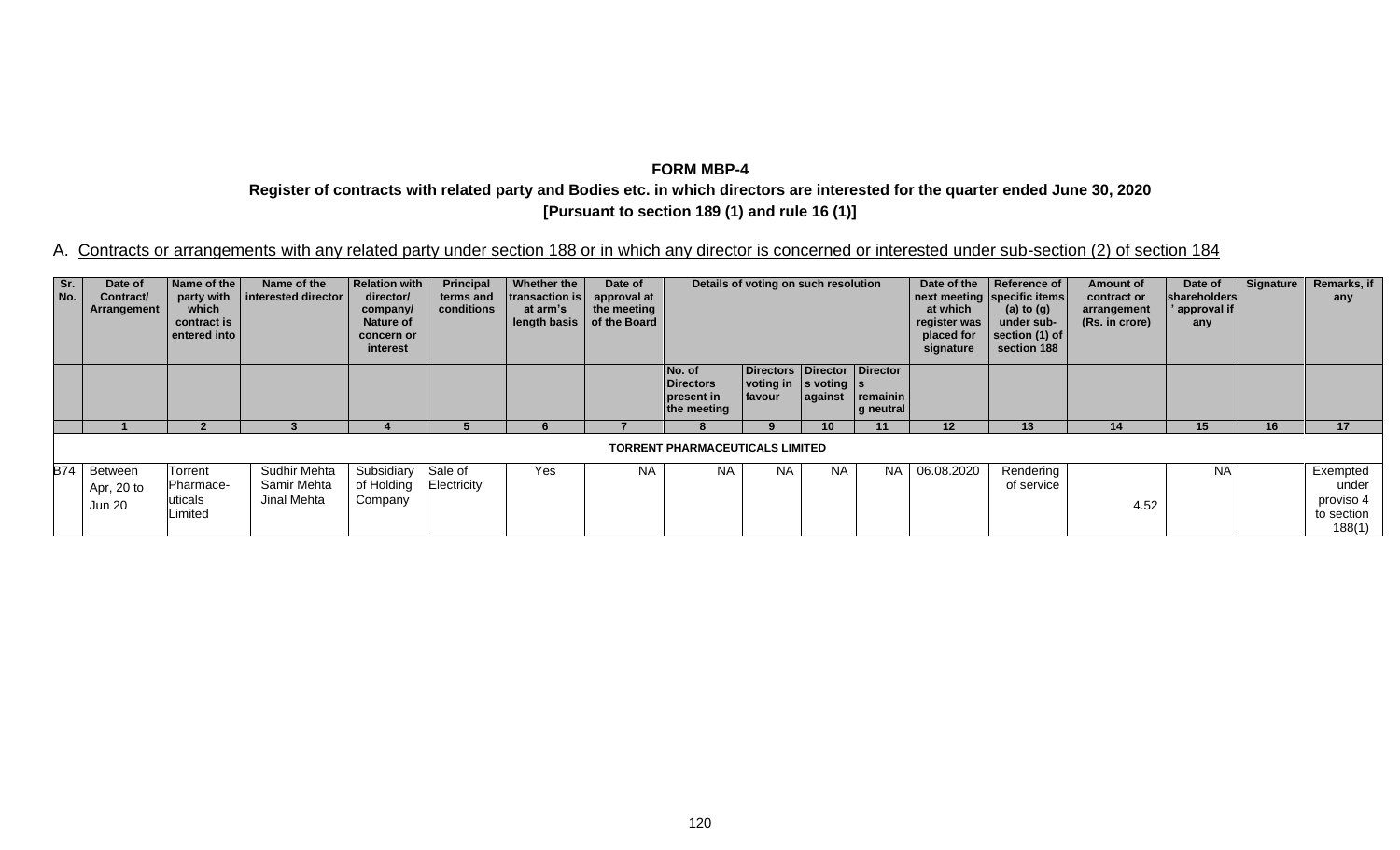| Sr. No. | Date of<br>Contract/<br>Arrangement    | Name of the<br>party with<br>which<br>contract is<br>entered into    | Name of the<br>interested<br>director                                                                      | director/<br>company/<br>Nature of<br>concern or<br>interest | Relation with   Principal terms   Whether the<br>and conditions transaction is | at arm's | Date of<br>approval at<br>the meeting<br>length basis $\vert$ of the Board | Details of voting on such resolution                    |                                                                                           |                 | Date of the<br>at which<br>register was<br>placed for<br>signature | Reference of<br>next meeting specific items<br>(a) to $(g)$<br>under sub-<br>section (1) of<br>section 188 | <b>Amount of</b><br>contract or<br>arrangement<br>(Rs. in crore) | Date of<br>shareholders<br>approval if<br>any | Signature | Remarks, if<br>any |                                                        |
|---------|----------------------------------------|----------------------------------------------------------------------|------------------------------------------------------------------------------------------------------------|--------------------------------------------------------------|--------------------------------------------------------------------------------|----------|----------------------------------------------------------------------------|---------------------------------------------------------|-------------------------------------------------------------------------------------------|-----------------|--------------------------------------------------------------------|------------------------------------------------------------------------------------------------------------|------------------------------------------------------------------|-----------------------------------------------|-----------|--------------------|--------------------------------------------------------|
|         |                                        |                                                                      |                                                                                                            |                                                              |                                                                                |          |                                                                            | No. of<br><b>Directors</b><br>present in<br>the meeting | Directors   Director   Director<br>$\vert$ voting in $\vert$ s voting $\vert$ s<br>favour | against         | remainin<br>g neutral                                              |                                                                                                            |                                                                  |                                               |           |                    |                                                        |
|         |                                        |                                                                      |                                                                                                            |                                                              |                                                                                |          |                                                                            |                                                         | $\alpha$                                                                                  | 10 <sup>1</sup> | 11                                                                 | 12 <sup>2</sup>                                                                                            | 13                                                               | 14                                            | 15        | 16                 | 17                                                     |
|         |                                        |                                                                      |                                                                                                            |                                                              |                                                                                |          |                                                                            | <b>MISCELLANEOUS</b>                                    |                                                                                           |                 |                                                                    |                                                                                                            |                                                                  |                                               |           |                    |                                                        |
| C117    | Between<br>Apr, 20 to<br><b>Jun 20</b> | <b>UNM</b><br>Foundation                                             | Sudhir<br>Mehta<br>Samir Mehta<br>Jinal Mehta                                                              | Associate<br>Company                                         | Sale of<br>Electricity                                                         | Yes      | <b>NA</b>                                                                  | <b>NA</b>                                               | <b>NA</b>                                                                                 | <b>NA</b>       | <b>NA</b>                                                          | 06.08.2020                                                                                                 | Rendering<br>of service                                          | 0.01                                          | <b>NA</b> |                    | Exempted<br>under<br>proviso 4<br>to section<br>188(1) |
| C118    | Between<br>Apr, 20 to<br>Jun, 20       | Executive,<br><b>Non</b><br>executive<br><b>Directors</b><br>and KMP | Sudhir<br>Mehta<br>Samir Mehta<br>Jinal Mehta<br>Pankaj Patel<br>Samir Barua<br>Sanjay Dalal<br>Rahul Shah | Directors                                                    | Sale of<br>Electricity                                                         | Yes      | <b>NA</b>                                                                  | <b>NA</b>                                               | <b>NA</b>                                                                                 | <b>NA</b>       | <b>NA</b>                                                          | 06.08.2020                                                                                                 | Rendering<br>of service                                          | 0.10                                          | <b>NA</b> |                    | Exempted<br>under<br>proviso 4<br>to section<br>188(1) |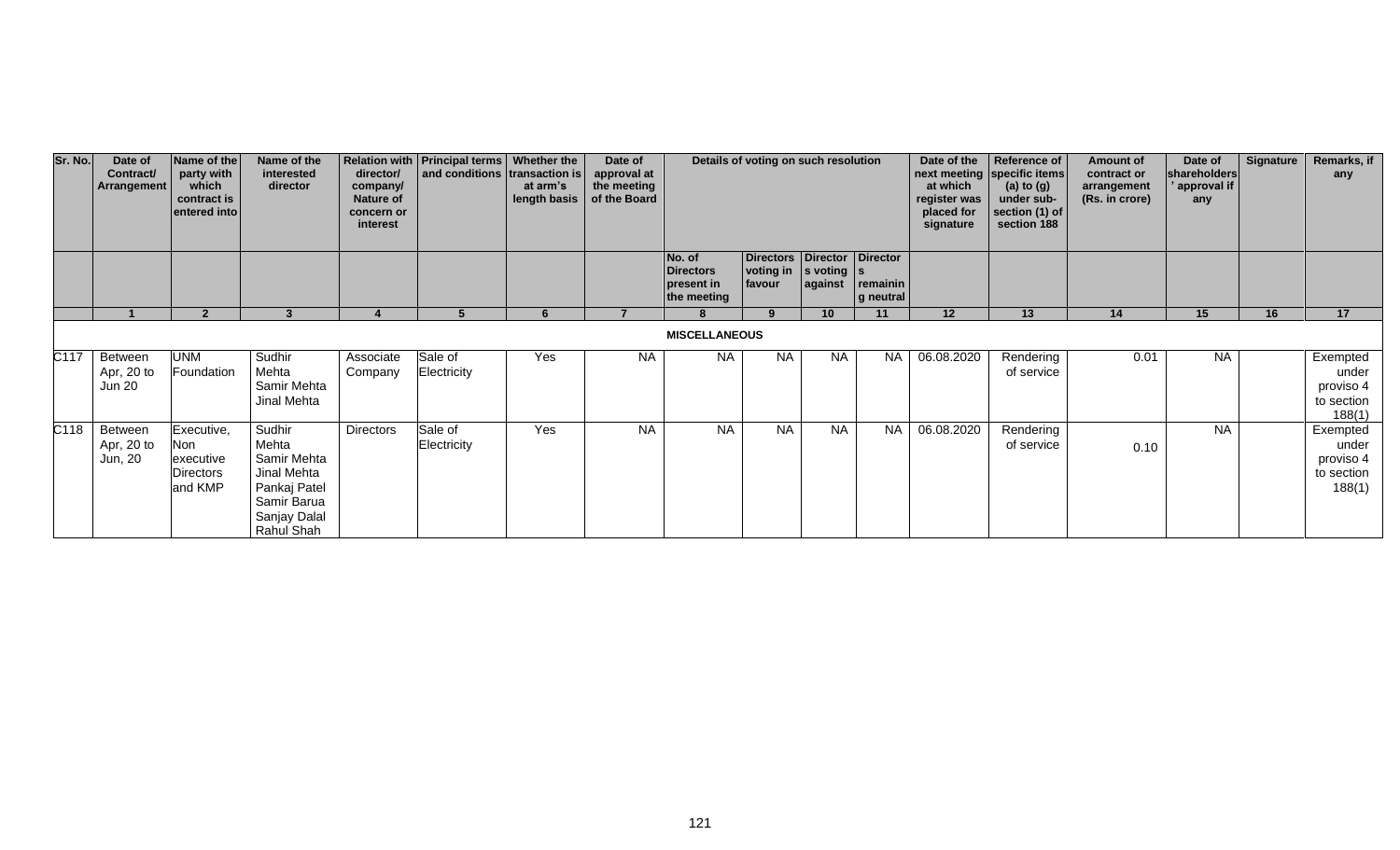| Name of the Companies/ bodies corporate/ firms/ association<br>of individuals | <b>Name of interested</b><br>director | Nature of interest or concern/ Change in<br>interest of concern | Shareholding (if any)               | Date on which interest or concern<br>arose/ change |
|-------------------------------------------------------------------------------|---------------------------------------|-----------------------------------------------------------------|-------------------------------------|----------------------------------------------------|
| 1. Torrent Pharmaceuticals Limited                                            | <b>Sudhir Mehta</b>                   | Chairman Emeritus, Shareholder & Promoter                       | 200                                 | 23/06/1982                                         |
|                                                                               |                                       |                                                                 |                                     |                                                    |
| <b>Torrent Power Limited</b><br>2.                                            |                                       | Chairman Emeritus, Shareholder & Promoter                       | 6,882                               | 29/04/2004                                         |
| 3. Torrent Pipavav Generation Limited                                         |                                       | Shareholder                                                     | 100                                 | 27/07/2018                                         |
|                                                                               |                                       |                                                                 |                                     |                                                    |
| 4. Torrent power Grid Limited                                                 |                                       | Shareholder                                                     | $100*$                              | 02/03/2009                                         |
|                                                                               |                                       |                                                                 | Held Jointly with Torrent Power Ltd |                                                    |
| Torrent Investments Private Limited (formerly known as<br>5.                  |                                       | Chairman, Shareholder & Promoter                                | 1,94,729                            | 17/01/1985                                         |
| <b>Torrent Private Limited)</b>                                               |                                       |                                                                 |                                     |                                                    |
| <b>Tornascent Care Institute</b><br>6.                                        |                                       | Director                                                        | Nil                                 | 16/02/2015                                         |
| <b>UNM Foundation</b>                                                         |                                       | Director                                                        | Nil                                 | 27/05/2015                                         |
| Radiant Urja LLP<br>8.                                                        |                                       | Designated partner                                              | 27.50%                              | 16/03/2017                                         |
| Institute of Infrastructure technology and Management<br>9.                   |                                       | Chairman                                                        | Nil                                 | 01/05/2016                                         |
|                                                                               |                                       |                                                                 |                                     |                                                    |
|                                                                               |                                       |                                                                 |                                     |                                                    |
| Cadila Healthcare Limited                                                     | Pankaj Patel                          | Director & Shareholder                                          | 76,56,27,230*                       | 15/05/1995                                         |
| Nirma Limited<br>$\overline{2}$                                               |                                       | Director                                                        | Nil                                 | 28/10/2006                                         |
| <b>Torrent Power Limited</b>                                                  |                                       | Director                                                        | Nil                                 | 29/09/2006                                         |
| Zydus Hospitals and Healthcare Research Private Limited                       |                                       | Director & Shareholder                                          | $\overline{200}$                    | 12/06/2008                                         |
| -5.<br>Pripan Investment Private Limited                                      |                                       | Director & Shareholder                                          | 1,53,50,375*                        | 01/12/1980                                         |
| Cadmach Machinery Co. Private Limited<br>6.                                   |                                       | Director & Shareholder                                          | $11,450*$                           | 16/02/1990                                         |
| MabS Biotech Private Limited                                                  |                                       | Director & Shareholder                                          | 49,960*                             | 16/04/2007                                         |
| Cadila Laboratories Private Limited                                           |                                       | Director & Shareholder                                          | 1,18,158*                           | 09/03/1978                                         |
| Western Ahmedabad Effluent Conveyance Co. Pvt. Ltd.<br>9.                     |                                       | Director & Shareholder                                          | 5,000                               | 16/03/2009                                         |
| 10. Zydus Takeda Healthcare Private Limited                                   |                                       | Director & Shareholder                                          | $100^\circ$                         | 30/03/1999                                         |
| 11. Zydus Hospitals (Vadodra) Private Limited                                 |                                       | Director & Shareholder                                          | 200                                 | 11/02/2011                                         |
| 12. Zydus Hospitals (Rajkot) Private Limited                                  |                                       | Director & Shareholder                                          | 5,000                               | 11/02/2011                                         |
| 13. Bayer Zydus Pharma Private Limited                                        |                                       | Director                                                        | Nil                                 | 28/04/2011                                         |
| 14. Zandra Infrastructure LLP                                                 |                                       | <b>Designated Partner</b>                                       | N.A.                                | 02/11/2010                                         |
| 15. Zydus Hospital LLP                                                        |                                       | Nominee-Body Corp Partner                                       | N.A.                                | 13/03/2013                                         |
| 16. Zandra Herbs and Plantations LLP                                          |                                       | <b>Designated Partner</b>                                       | N.A.                                | 09/10/2013                                         |
| 17. Bayer Cropscience Limited                                                 |                                       | Director                                                        | Nil                                 | 12/09/2016                                         |
| 18. Invest India                                                              |                                       | Director                                                        | <b>NIL</b>                          | 08/12/2017                                         |
| 19. Rajnigandha Developers Private Limited                                    |                                       | Director                                                        | 1#                                  | 30/05/2018                                         |
| 20. Zydus Foundation                                                          |                                       | <b>Designated Partner</b>                                       | $1^\circledR$                       | 07/01/2019                                         |

\* Includes shares held by HUF / Family Trust

@ Beneficial interest held by Cadila Healthcare Limited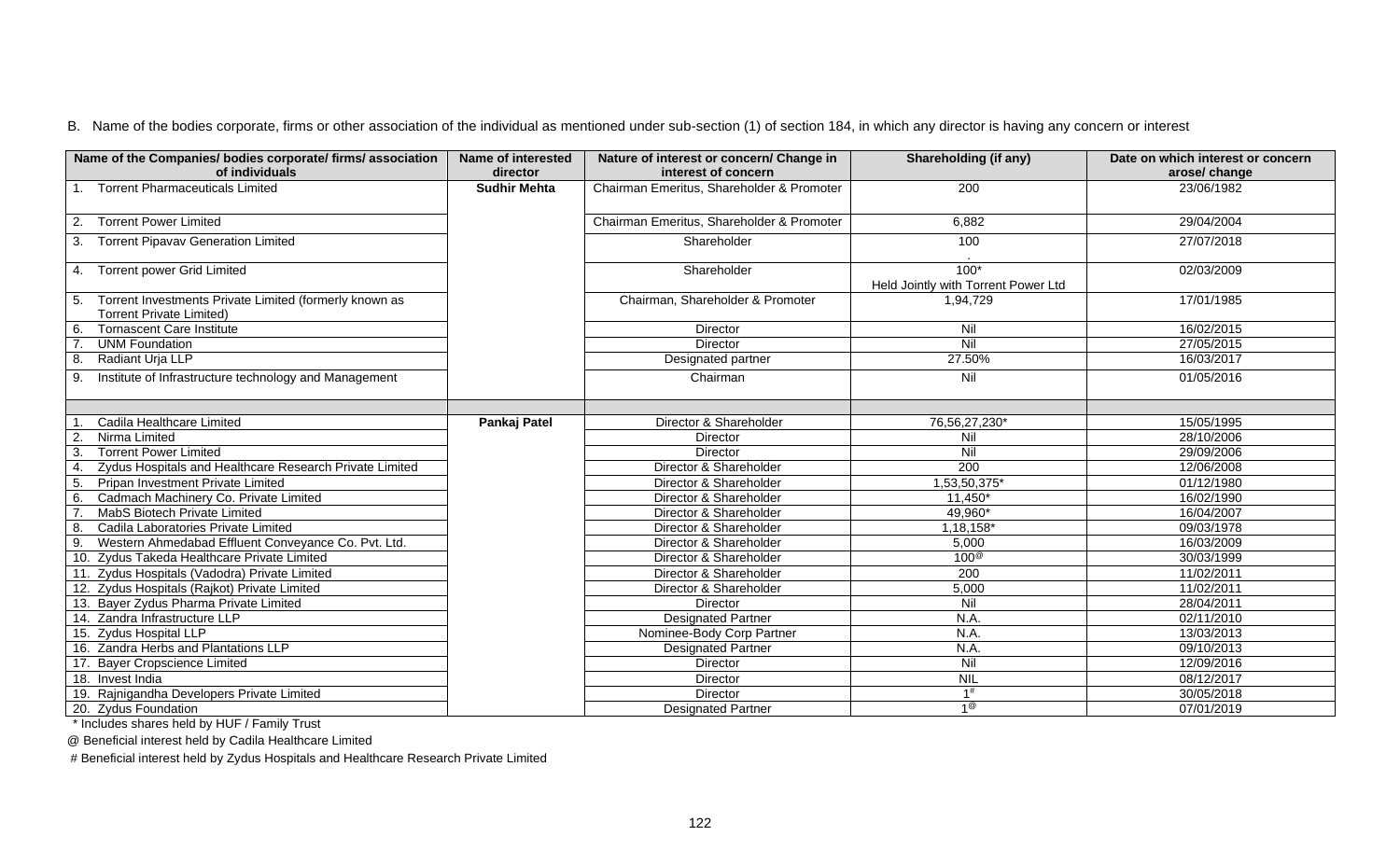| Name of the Companies/ bodies corporate/ firms/               | Name of interested | Nature of interest or concern/ Change in | Shareholding (if any)               | Date on which interest or concern      |
|---------------------------------------------------------------|--------------------|------------------------------------------|-------------------------------------|----------------------------------------|
| association of individuals                                    | director           | interest of concern                      |                                     | arose/ change                          |
| <b>Axis Capital Limited</b>                                   | <b>Samir Barua</b> | <b>Director</b>                          | Nil                                 | 14/01/2013                             |
| <b>Torrent Power Limited</b>                                  |                    | Independent Director                     | Nil                                 | 29/01/2008                             |
| <b>Tata Projects Limited</b><br>3.                            |                    | Director                                 | Nil                                 | 25/03/2015                             |
| <b>Torrent Pipavav Generation Limited</b>                     |                    | Chairman                                 | Nil                                 | 23/06/2015                             |
| Jagaran Microfin Private Limited<br>-5                        |                    | Director                                 | Nil                                 | 17/01/2017                             |
| 6.<br><b>NSE IFSC Clearing Corporation Limited</b>            |                    | <b>Independent Director</b>              | $\overline{N}$                      | 08/11/2017                             |
|                                                               |                    |                                          |                                     |                                        |
| Greatship (India) Limited                                     | Keki M. Mistry     | Director                                 | Nil                                 | 04/12/2007                             |
| HDFC Asset Management Company Limited                         |                    | <b>Director</b>                          | Nil                                 | 24/12/2007                             |
| HDFC Life Insurance Company Limited<br>3.                     |                    | Director                                 | Nil                                 | 12/12/2000                             |
| Housing Development Finance Corporation Limited<br>-4         |                    | Vice Chairman & CEO                      | Nil                                 | 01/02/1993                             |
| HDFC Ergo General Insurance Company Limited<br>5 <sub>1</sub> |                    | Director                                 | $\overline{N}$                      | 16/08/2017                             |
| <b>Torrent Power Limited</b><br>6.                            |                    | Director                                 | Nil                                 | 28/01/2010                             |
| HT Parekh Foundation                                          |                    | Director                                 | Nil                                 | 19/10/2012                             |
| Griha Investment, Mauritius<br>8.                             |                    | Director                                 | Nil                                 | 24/08/2007                             |
| Griha Pte Ltd, Singapore<br>9.                                |                    | Director                                 | $\overline{N}$                      | 22/09/2014                             |
| 10. CDC Group, London                                         |                    | Director                                 | Nil                                 | 23/09/2014                             |
| 11. Tata Consultancy Services Limited                         |                    | Director                                 | Nil                                 | 18/12/2018                             |
|                                                               |                    |                                          |                                     |                                        |
| <b>Torrent Pharmaceuticals Limited</b>                        | <b>Samir Mehta</b> | Chairman, Shareholder & Promoter         | 200                                 | 20/08/1986                             |
| <b>Torrent Power Limited</b>                                  |                    | Chairman, Shareholder & Promoter         | 6,125                               | 29/04/2004                             |
| <b>Torrent Pipavav Generation Ltd</b><br>3.                   |                    | Shareholder                              | 100                                 | 27/07/2018                             |
| <b>Torrent power Grid Limited</b>                             |                    | Shareholder                              | 100                                 | 02/03/2009                             |
|                                                               |                    |                                          | Held Jointly with Torrent Power Ltd |                                        |
| Torrent Investments Private Limited (formerly known as        |                    | Vice Chairman, Shareholder & Promoter    | 2,58,407                            | 17/01/1985 (increased from 1,94,729 to |
| <b>Torrent Private Limited)</b>                               |                    |                                          |                                     | 2,58,407 wef 04.10.19)                 |
| <b>Tornascent Care Institute</b><br>6.                        |                    | Director                                 | Nil                                 | 16/02/2015                             |
| <b>UNM Foundation</b>                                         |                    | Director                                 | Nil                                 | 27/05/2015                             |
| Radiant Urja LLP<br>-8.                                       |                    | <b>Designated Partner</b>                | 27.50%                              | 16/03/2017                             |
| 9.<br>Saat Rasta Properties Pvt Ltd                           |                    | Shareholder                              | 13%                                 | 13/07/2018                             |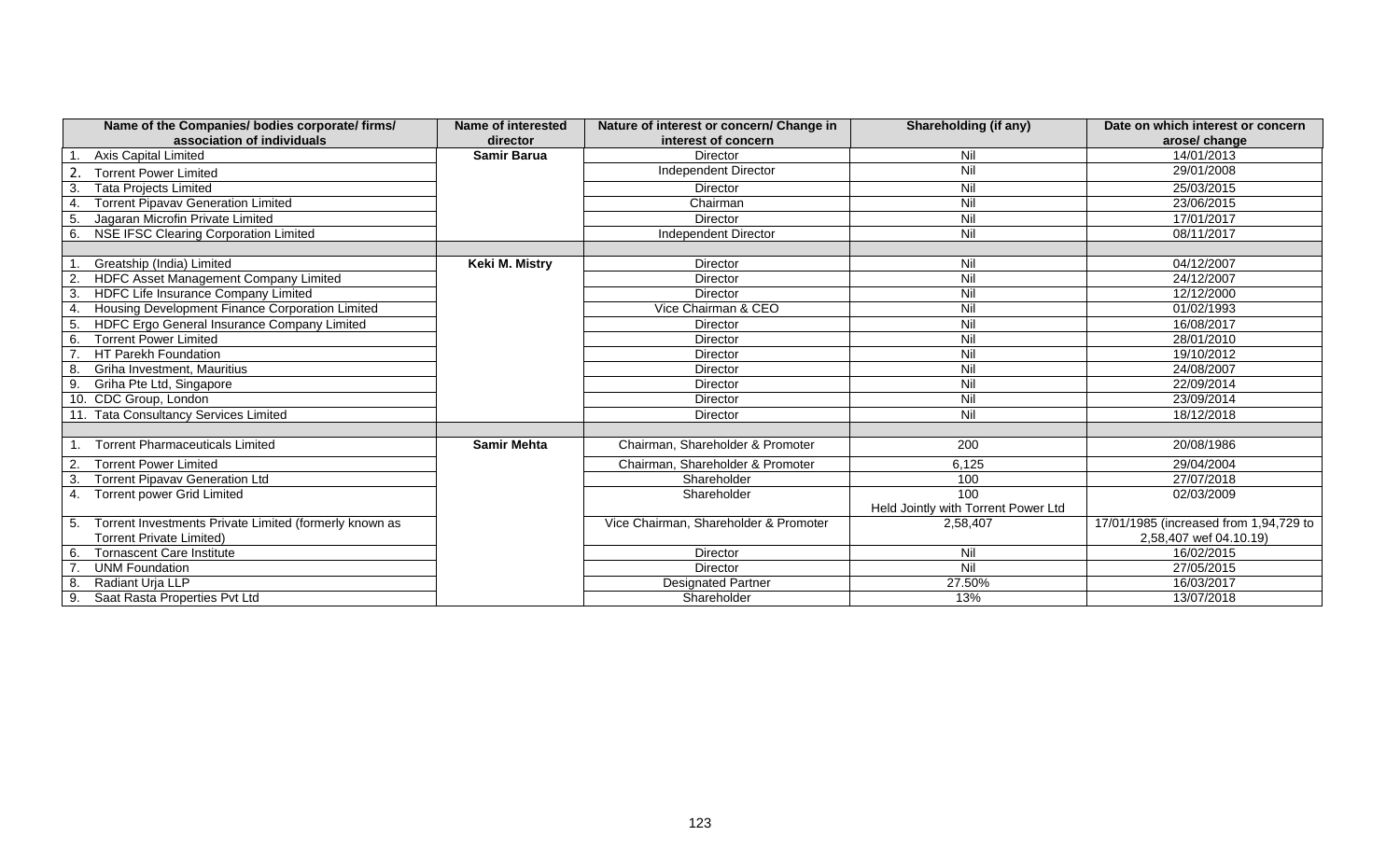| Name of the Companies/ bodies corporate/ firms/<br>association of individuals                   | <b>Name of interested</b><br>director | Nature of interest or concern/ Change in<br>interest of concern      | <b>Shareholding (if any)</b>                 | Date on which interest or concern<br>arose/ change |
|-------------------------------------------------------------------------------------------------|---------------------------------------|----------------------------------------------------------------------|----------------------------------------------|----------------------------------------------------|
| <b>Torrent Power Limited</b>                                                                    | <b>Jinal Mehta</b>                    | Managing Director, Shareholder and<br>promoter                       | 8,000                                        | 19/10/2011                                         |
| <b>Torrent Power Grid Limited</b><br>2.                                                         |                                       | Managing Director & CEO                                              | Nil                                          | 24/03/2014                                         |
| Torrent Investments Private Limited (formerly known as<br>3.<br><b>Torrent Private Limited)</b> |                                       | Director & Shareholder                                               | 31,840                                       | 11/06/2009                                         |
| Radiant Urja LLP<br>4.                                                                          |                                       | Partner                                                              | 11.25%                                       | 16/03/2017                                         |
| <b>Torrent Pharmaceuticals Limited</b><br>-5.                                                   |                                       | Shareholder                                                          | 100                                          | 27/03/1989                                         |
| <b>Torrent Gas Private Limited</b><br>6.                                                        |                                       | <b>Director</b>                                                      | Nil                                          | 27/06/2018                                         |
|                                                                                                 |                                       |                                                                      |                                              |                                                    |
| <b>Torrent Power Limited</b>                                                                    | <b>Bhavna Doshi</b>                   | Independent Director & Shareholder                                   | 1,900                                        | 04/08/2015                                         |
| <b>Connect Capital Private Limited</b><br>$\overline{2}$                                        |                                       | Director                                                             | 27,94,78,057                                 | 15/12/1996                                         |
| 3.<br><b>LIC Pension Fund Limited</b>                                                           |                                       | Independent Director                                                 | Nil                                          | 06/07/2009                                         |
| $\overline{4}$<br><b>Everest Industries Limited</b>                                             |                                       | <b>Independent Director</b>                                          | Nil                                          | 25/10/2013                                         |
| 5 <sub>o</sub><br>Sun Pharma Advanced Research Company Limited                                  |                                       | <b>Independent Director</b>                                          | Nil                                          | 31/10/2014                                         |
| 6.<br>Future Generali India Insurance Company Limited                                           |                                       | Independent Director                                                 | Nil                                          | 24/03/2015                                         |
| Future Generali India Life Insurance Company Limited                                            |                                       | Independent Director                                                 | Nil                                          | 24/03/2015                                         |
| 8.<br>Bhavna Doshi Associates LLP                                                               |                                       | <b>Designated Partner</b>                                            | 95%                                          | 01/07/2015(increased from 75% to 95%               |
|                                                                                                 |                                       |                                                                      |                                              | wef 01.01.17)                                      |
| Connect Infotain LLP<br>9.                                                                      |                                       | <b>Designated Partner (Representing Connect</b><br>Capital Pvt Ltd.) | Nil                                          | 15/03/2016                                         |
| 10. Nuvoco Vistas Corporation Limited                                                           |                                       | <b>Independent Director</b>                                          | Nil                                          | 03/01/2017                                         |
| ICAI Accounting Research Foundation                                                             |                                       | Director                                                             | Nil                                          | 28/03/2018                                         |
| 12.<br>Indusind Bank Ltd                                                                        |                                       | Independent Director                                                 | Nil                                          | 14/01/2020                                         |
|                                                                                                 |                                       |                                                                      |                                              |                                                    |
| <b>Torrent Power Limited</b>                                                                    | Dharmishta N. Raval                   | <b>Independent Director</b>                                          | Nil                                          | 16/10/2015                                         |
| $\overline{2}$<br>Cadila Healthcare Limited                                                     |                                       | Director                                                             | Nil                                          | 16/05/2014                                         |
| $\overline{3}$ .<br><b>NOCIL Limited</b>                                                        |                                       | <b>Director</b>                                                      | $\overline{N}$                               | 31/07/2014                                         |
| $\overline{4}$ .<br>NSDL e-Governance Infrastructure Limited                                    |                                       | <b>Director</b>                                                      | $\overline{N}$                               | 01/01/2015                                         |
| 5.<br><b>Zydus Healthcare Limited</b>                                                           |                                       | Independent Director                                                 | $\overline{\overline{\mathsf{N}}\mathsf{I}}$ | 08/11/2017                                         |
| 6.<br>Zydus Wellness Products Limited                                                           |                                       | <b>Director</b>                                                      | NII                                          | 28/02/2019                                         |
| $\overline{7}$ .<br><b>Zydus Wellness Limited</b>                                               |                                       | Director                                                             | $\overline{\overline{\mathsf{N}}}$           | 11/03/2019                                         |
| 8.<br>Zydus Pharmaceuticals USA Inc                                                             |                                       | Director                                                             | $\overline{\overline{\mathsf{N}}\mathsf{I}}$ | 01/04/2019                                         |
| $\overline{9}$<br><b>DSP Trustee Private Limited</b>                                            |                                       | Director                                                             | NII                                          | 29/11/2019                                         |
| 10.<br>Sewa Bank                                                                                |                                       | Director                                                             | $\overline{\overline{\mathsf{N}}\mathsf{I}}$ | 19/09/2019                                         |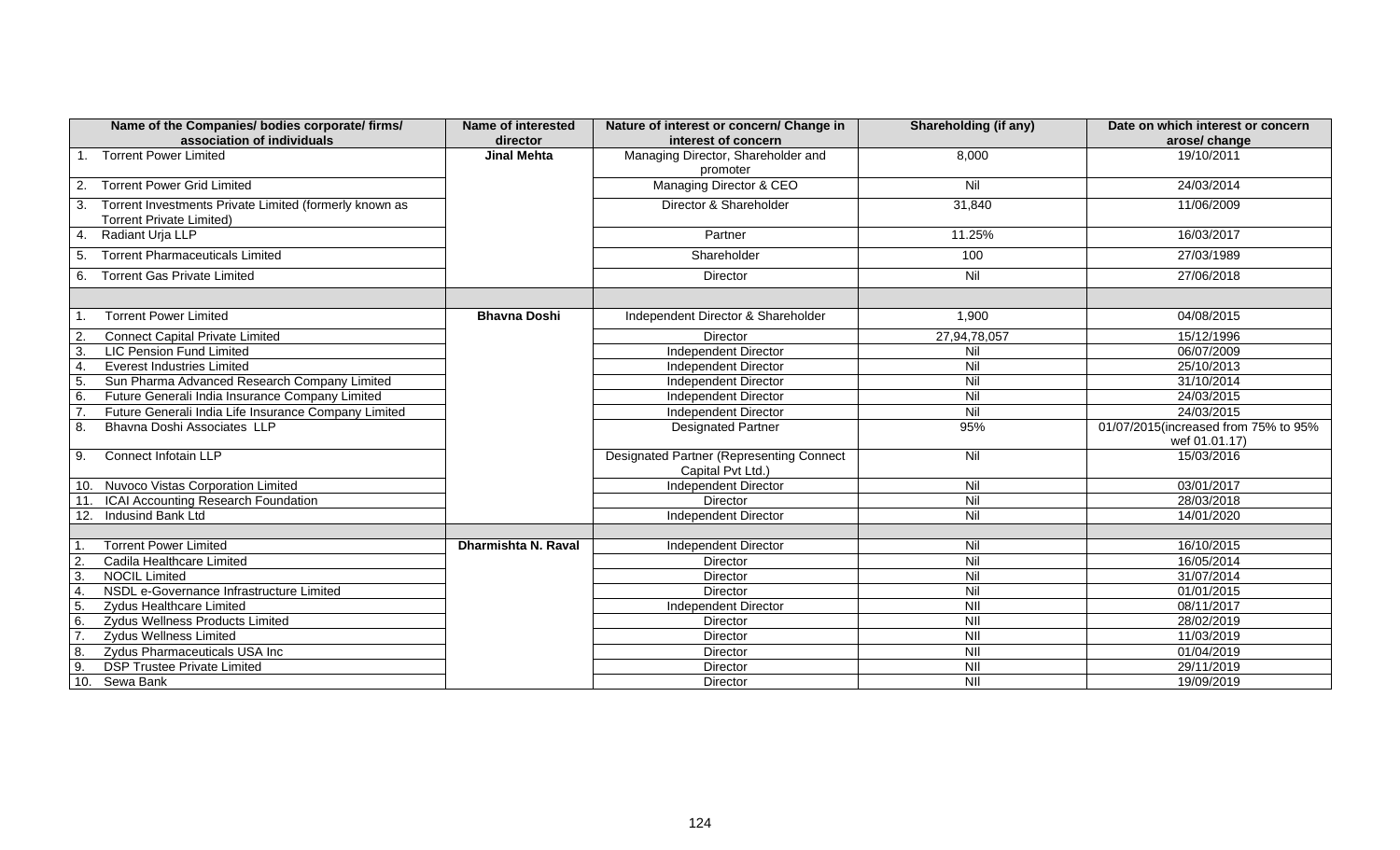| Name of the Companies/ bodies corporate/ firms/        | Name of interested        | Nature of interest or concern/ Change in | Shareholding (if any) | Date on which interest or concern |
|--------------------------------------------------------|---------------------------|------------------------------------------|-----------------------|-----------------------------------|
| association of individuals                             | director                  | interest of concern                      |                       | arose/ change                     |
| <b>Gujarat State Petronet Limited</b>                  | <b>Sunaina Tomar, IAS</b> | <b>Director</b>                          | Nil                   | 31/01/2020                        |
| <b>Gujarat Gas Limited</b>                             |                           | Director                                 | Nil                   | 08/01/2020                        |
| Gujarat State Fertilizers & Chemicals Limited          |                           | Director                                 | Nil                   | 04/01/2020                        |
| Gujarat State Petroleum Corporation Limited            |                           | <b>Director</b>                          | Nil                   | 04/01/2020                        |
| <b>Gujarat Power Corporation Limited</b>               |                           | Chairman                                 | Nil                   | 10/01/2020                        |
| Gujarat State Electricity Corporation Limited          |                           | Chairman                                 | Nil                   | 10/01/2020                        |
| <b>Gujarat Energy Transmission Corporation Limited</b> |                           | Chairman                                 | Nil                   | 10/01/2020                        |
| Gujarat Urja Vikas Nigam Limited                       |                           | Chairman                                 | Nil                   | 10/01/2020                        |
| <b>Gujarat Industries Power Company Limited</b>        |                           | Director                                 | Nil                   | 10/01/2020                        |
| 10. Torrent Power Limited                              |                           | <b>Director</b>                          | Nil                   | 13/02/2020                        |



Date: August 06, 2020 Place: Ahmedabad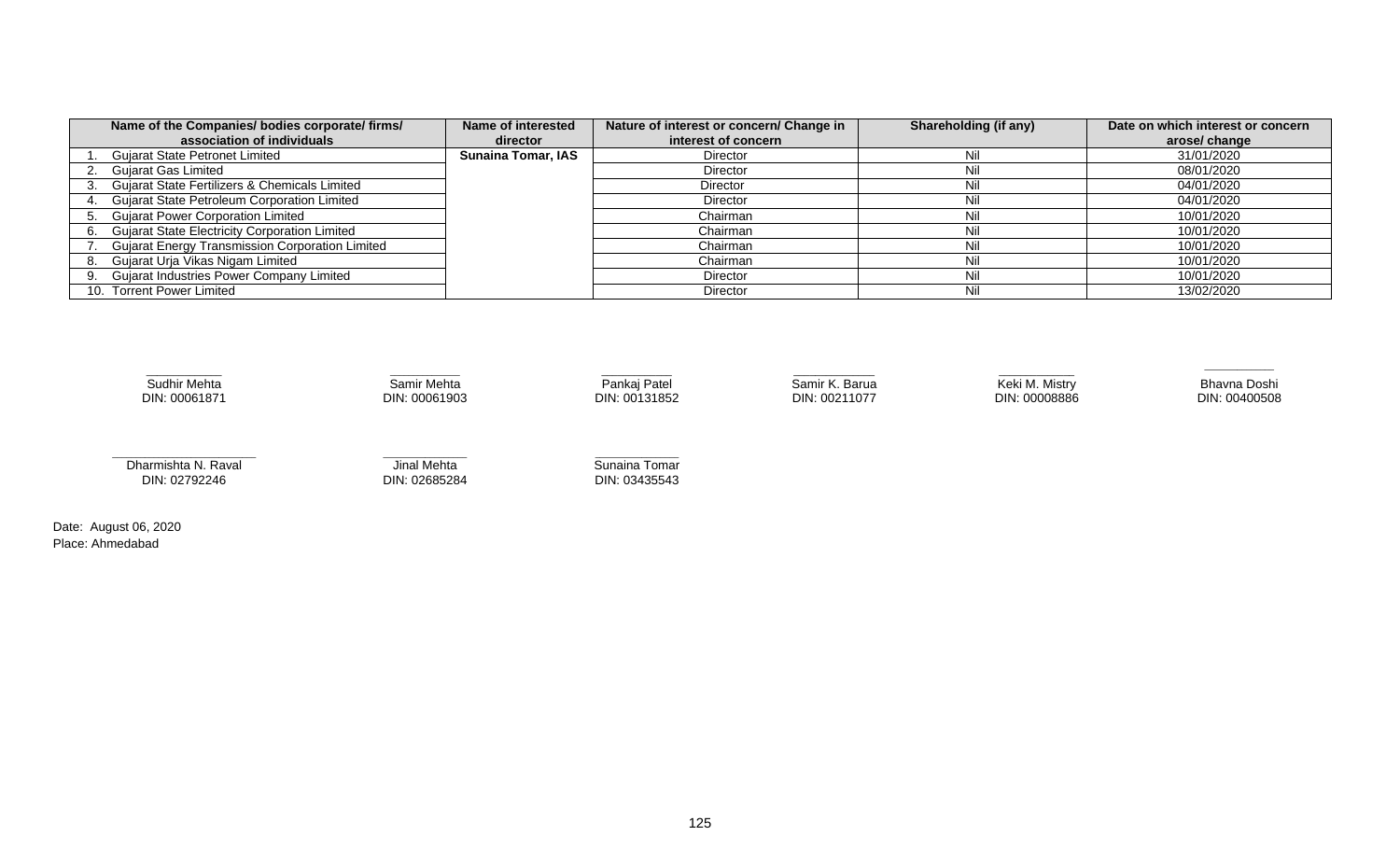**Register of contracts with related party and Bodies etc. in which directors are interested for the quarter ended September 30, 2020 [Pursuant to section 189 (1) and rule 16 (1)]**

| Sr.<br>No. | Date of<br>Contract/<br>Arrangement  | Name of the<br>party with<br>which<br>contract is<br>entered into | Name of the<br>interested director         | <b>Relation with</b><br>director/<br>company/<br><b>Nature of</b><br>concern or<br>interest | Principal<br>terms and<br>conditions | Whether the<br>transaction is<br>at arm's<br>length basis   of the Board | Date of<br>approval at<br>the meeting | Details of voting on such resolution                    |                                                                                            | Date of the<br>at which<br>register was<br>placed for<br>signature | Reference of<br>next meeting specific items<br>(a) to $(g)$<br>under sub-<br>section (1) of<br>section 188 | Amount of<br>contract or<br>arrangement<br>(Rs. in crore) | Date of<br>shareholders<br>approval if<br>any | Signature | Remarks, if<br>any |    |                                                        |
|------------|--------------------------------------|-------------------------------------------------------------------|--------------------------------------------|---------------------------------------------------------------------------------------------|--------------------------------------|--------------------------------------------------------------------------|---------------------------------------|---------------------------------------------------------|--------------------------------------------------------------------------------------------|--------------------------------------------------------------------|------------------------------------------------------------------------------------------------------------|-----------------------------------------------------------|-----------------------------------------------|-----------|--------------------|----|--------------------------------------------------------|
|            |                                      |                                                                   |                                            |                                                                                             |                                      |                                                                          |                                       | No. of<br><b>Directors</b><br>present in<br>the meeting | Directors Director Director<br>voting in $ s \rangle$ voting $ s \rangle$<br><b>favour</b> | against                                                            | remainin<br>g neutral                                                                                      |                                                           |                                               |           |                    |    |                                                        |
|            |                                      |                                                                   |                                            |                                                                                             |                                      |                                                                          |                                       |                                                         |                                                                                            | 10                                                                 | 11                                                                                                         | 12                                                        | 13                                            | 14        | 15                 | 16 | 17                                                     |
|            |                                      |                                                                   |                                            |                                                                                             |                                      |                                                                          |                                       | <b>TORRENT PHARMACEUTICALS LIMITED</b>                  |                                                                                            |                                                                    |                                                                                                            |                                                           |                                               |           |                    |    |                                                        |
|            | B75 Between<br>Jul, 20 to<br>Sep, 20 | Torrent<br>Pharmace-<br>uticals<br>imited                         | Sudhir Mehta<br>Samir Mehta<br>Jinal Mehta | Subsidiary<br>of Holding<br>Company                                                         | Sale of<br>Electricity               | Yes                                                                      | <b>NA</b>                             | <b>NA</b>                                               | <b>NA</b>                                                                                  | <b>NA</b>                                                          | <b>NA</b>                                                                                                  | 05.11.2020                                                | Rendering<br>of service                       | 4.97      | <b>NA</b>          |    | Exempted<br>under<br>proviso 4<br>to section<br>188(1) |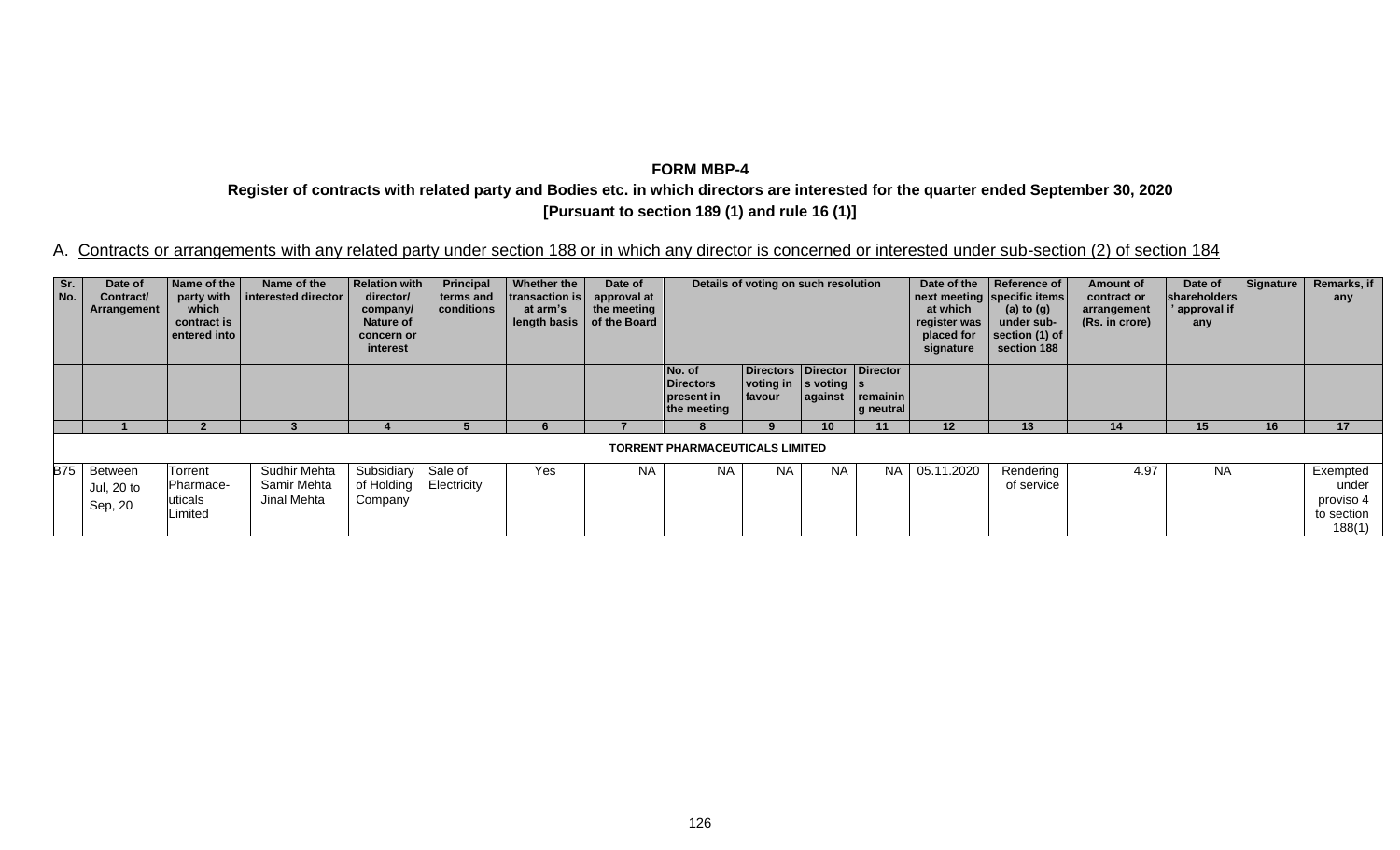| Sr. No.          | Date of<br>Contract/<br>Arrangement | Name of the<br>party with<br>which<br>contract is<br>entered into | Name of the<br>interested<br>director                                                                      | director/<br>company/<br><b>Nature of</b><br>concern or<br>interest | Relation with Principal terms   Whether the<br>and conditions transaction is | at arm's<br>length basis | Date of<br>approval at<br>the meeting<br>of the Board | Details of voting on such resolution                    |                                                    |                              | Date of the<br>at which<br>register was<br>placed for<br>signature | next meeting specific items<br>(a) to $(g)$<br>under sub-<br>section (1) of<br>section 188 | Reference of Amount of contract<br>or arrangement<br>(Rs. in crore) | Date of<br>shareholde<br>rs'<br>approval if<br>any                                                               | Signature | Remarks, if<br>any |                                                        |
|------------------|-------------------------------------|-------------------------------------------------------------------|------------------------------------------------------------------------------------------------------------|---------------------------------------------------------------------|------------------------------------------------------------------------------|--------------------------|-------------------------------------------------------|---------------------------------------------------------|----------------------------------------------------|------------------------------|--------------------------------------------------------------------|--------------------------------------------------------------------------------------------|---------------------------------------------------------------------|------------------------------------------------------------------------------------------------------------------|-----------|--------------------|--------------------------------------------------------|
|                  |                                     |                                                                   |                                                                                                            |                                                                     |                                                                              |                          |                                                       | No. of<br><b>Directors</b><br>present in<br>the meeting | Directors Director Director<br>voting in<br>favour | $ s$ voting $ s $<br>against | remainin<br>g neutral                                              |                                                                                            |                                                                     |                                                                                                                  |           |                    |                                                        |
|                  |                                     | $\overline{2}$                                                    | 3                                                                                                          | $\Delta$                                                            | $5^{\circ}$                                                                  | 6                        | $\overline{7}$                                        |                                                         | $\mathbf{q}$                                       | 10                           | 11                                                                 | 12                                                                                         | 13                                                                  | 14                                                                                                               | 15        | 16                 | 17                                                     |
|                  |                                     |                                                                   |                                                                                                            |                                                                     |                                                                              |                          |                                                       | <b>MISCELLANEOUS</b>                                    |                                                    |                              |                                                                    |                                                                                            |                                                                     |                                                                                                                  |           |                    |                                                        |
| C <sub>119</sub> | Between<br>Jul, 20 to<br>Sep, 20    | <b>UNM</b><br>Foundation                                          | Sudhir<br>Mehta<br>Samir Mehta<br>Jinal Mehta                                                              | Associate<br>Company                                                | Sale of<br>Electricity                                                       | Yes                      | <b>NA</b>                                             | <b>NA</b>                                               | NA                                                 | <b>NA</b>                    | <b>NA</b>                                                          | 05.11.2020                                                                                 | Rendering<br>of service                                             | 0.01                                                                                                             | <b>NA</b> |                    | Exempted<br>under<br>proviso 4<br>to section<br>188(1) |
| C <sub>120</sub> | Between<br>Jul, 20 to<br>Sep, 20    | Executive,<br>Non<br>executive<br><b>Directors</b><br>and KMP     | Sudhir<br>Mehta<br>Samir Mehta<br>Jinal Mehta<br>Pankaj Patel<br>Samir Barua<br>Sanjay Dalal<br>Rahul Shah | Directors                                                           | Sale of<br>Electricity                                                       | Yes                      | <b>NA</b>                                             | NA                                                      | <b>NA</b>                                          | NA                           | NA                                                                 | 05.11.2020                                                                                 | Rendering<br>of service                                             | 0.11                                                                                                             | NA        |                    | Exempted<br>under<br>proviso 4<br>to section<br>188(1) |
| C121             | 28/07/2020                          | Torrent<br>Solar<br>Power<br>Private<br>Limited                   |                                                                                                            | Subsidiary<br>Company                                               | Rent of 100 sq.<br>ft. area of<br>"Samanvay"<br>premise                      | Yes                      | <b>NA</b>                                             | <b>NA</b>                                               | <b>NA</b>                                          | <b>NA</b>                    | <b>NA</b>                                                          | 05.11.2020                                                                                 | leasing of<br>property of<br>any kind                               | Consideration<br>of ₹ 5500/-<br>per month for<br>a period of 10<br>years with an<br>increase of 5%<br>every year | <b>NA</b> |                    | Exempted<br>under<br>proviso 4<br>to section<br>188(1) |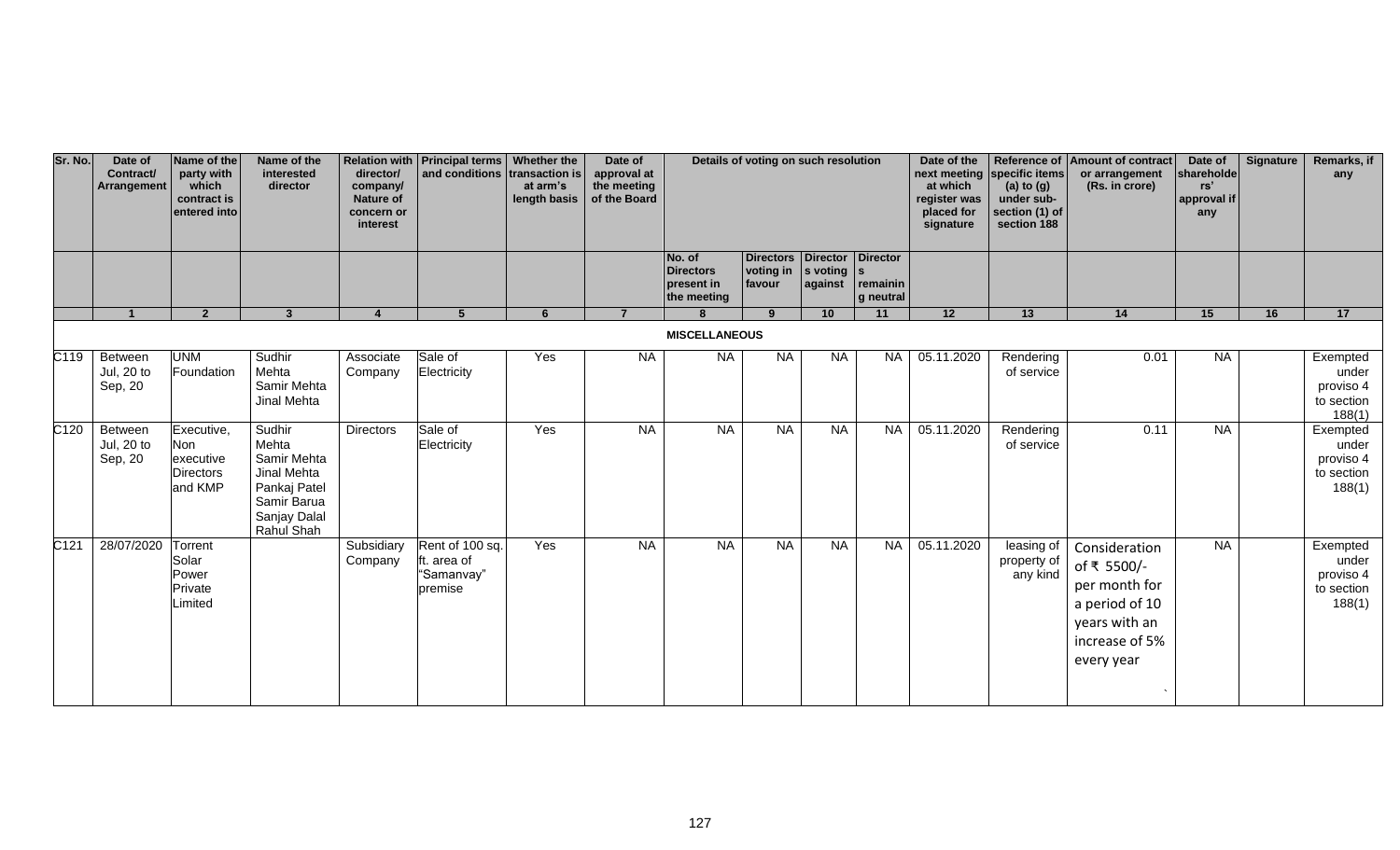| Name of the Companies/ bodies corporate/ firms/ association<br>of individuals    | <b>Name of interested</b><br>director | Nature of interest or concern/ Change in<br>interest of concern | Shareholding (if any)               | Date on which interest or concern<br>arose/ change |
|----------------------------------------------------------------------------------|---------------------------------------|-----------------------------------------------------------------|-------------------------------------|----------------------------------------------------|
| 1. Torrent Pharmaceuticals Limited                                               | <b>Sudhir Mehta</b>                   | Chairman Emeritus, Shareholder & Promoter                       | 200                                 | 23/06/1982                                         |
|                                                                                  |                                       |                                                                 |                                     |                                                    |
| <b>Torrent Power Limited</b><br>2.                                               |                                       | Chairman Emeritus, Shareholder & Promoter                       | 6,882                               | 29/04/2004                                         |
| <b>Torrent Pipavav Generation Limited</b><br>3.                                  |                                       | Shareholder                                                     | 100                                 | $\overline{27/07/2018}$                            |
|                                                                                  |                                       |                                                                 |                                     |                                                    |
| 4. Torrent power Grid Limited                                                    |                                       | Shareholder                                                     | $100*$                              | 02/03/2009                                         |
|                                                                                  |                                       |                                                                 | Held Jointly with Torrent Power Ltd |                                                    |
| Torrent Investments Private Limited (formerly known as<br>5.                     |                                       | Chairman, Shareholder & Promoter                                | 1,94,729                            | 17/01/1985                                         |
| <b>Torrent Private Limited)</b>                                                  |                                       |                                                                 |                                     |                                                    |
| <b>Tornascent Care Institute</b><br>6.                                           |                                       | Director                                                        | Nil                                 | 16/02/2015                                         |
| <b>UNM Foundation</b>                                                            |                                       | Director                                                        | Nil                                 | 27/05/2015                                         |
| Radiant Urja LLP<br>8.                                                           |                                       | Designated partner                                              | 27.50%                              | 16/03/2017                                         |
| Institute of Infrastructure technology and Management<br>9.                      |                                       | Chairman                                                        | Nil                                 | 01/05/2016                                         |
|                                                                                  |                                       |                                                                 |                                     |                                                    |
|                                                                                  |                                       |                                                                 |                                     |                                                    |
| Cadila Healthcare Limited                                                        | Pankaj Patel                          | Director & Shareholder                                          | 76,56,27,230*                       | 15/05/1995                                         |
| Nirma Limited<br>$\overline{2}$                                                  |                                       | Director                                                        | Nil                                 | 28/10/2006                                         |
| 3<br><b>Torrent Power Limited</b>                                                |                                       | Director                                                        | Nil                                 | 29/09/2006                                         |
| Zydus Hospitals and Healthcare Research Private Limited<br>$\boldsymbol{\Delta}$ |                                       | Director & Shareholder                                          | $\overline{200}$                    | 12/06/2008                                         |
| Pripan Investment Private Limited<br>-5.                                         |                                       | Director & Shareholder                                          | 1,53,50,375*                        | 01/12/1980                                         |
| Cadmach Machinery Co. Private Limited<br>6.                                      |                                       | Director & Shareholder                                          | 11,450*                             | 16/02/1990                                         |
| MabS Biotech Private Limited                                                     |                                       | Director & Shareholder                                          | 49,960*                             | 16/04/2007                                         |
| Cadila Laboratories Private Limited                                              |                                       | Director & Shareholder                                          | 1,18,158*                           | 09/03/1978                                         |
| Western Ahmedabad Effluent Conveyance Co. Pvt. Ltd.<br>9.                        |                                       | Director & Shareholder                                          | 5,000                               | 16/03/2009                                         |
| 10. Zydus Takeda Healthcare Private Limited                                      |                                       | Director & Shareholder                                          | $100^\circ$                         | 30/03/1999                                         |
| 11. Zydus Hospitals (Vadodra) Private Limited                                    |                                       | Director & Shareholder                                          | $\overline{200}$                    | 11/02/2011                                         |
| 12. Zydus Hospitals (Rajkot) Private Limited                                     |                                       | Director & Shareholder                                          | 5,000                               | 11/02/2011                                         |
| 13. Bayer Zydus Pharma Private Limited                                           |                                       | Director                                                        | Nil                                 | 28/04/2011                                         |
| 14. Zandra Infrastructure LLP                                                    |                                       | <b>Designated Partner</b>                                       | N.A.                                | 02/11/2010                                         |
| 15. Zydus Hospital LLP                                                           |                                       | Nominee-Body Corp Partner                                       | N.A.                                | 13/03/2013                                         |
| 16. Zandra Herbs and Plantations LLP                                             |                                       | <b>Designated Partner</b>                                       | N.A.                                | 09/10/2013                                         |
| 17. Bayer Cropscience Limited                                                    |                                       | Director                                                        | Nil                                 | 12/09/2016                                         |
| 18. Invest India                                                                 |                                       | Director                                                        | <b>NIL</b>                          | 08/12/2017                                         |
| 19. Rajnigandha Developers Private Limited                                       |                                       | Director                                                        | 1#                                  | 30/05/2018                                         |
| 20. Zydus Foundation                                                             |                                       | <b>Designated Partner</b>                                       | $1^\circledR$                       | 07/01/2019                                         |

\* Includes shares held by HUF / Family Trust

@ Beneficial interest held by Cadila Healthcare Limited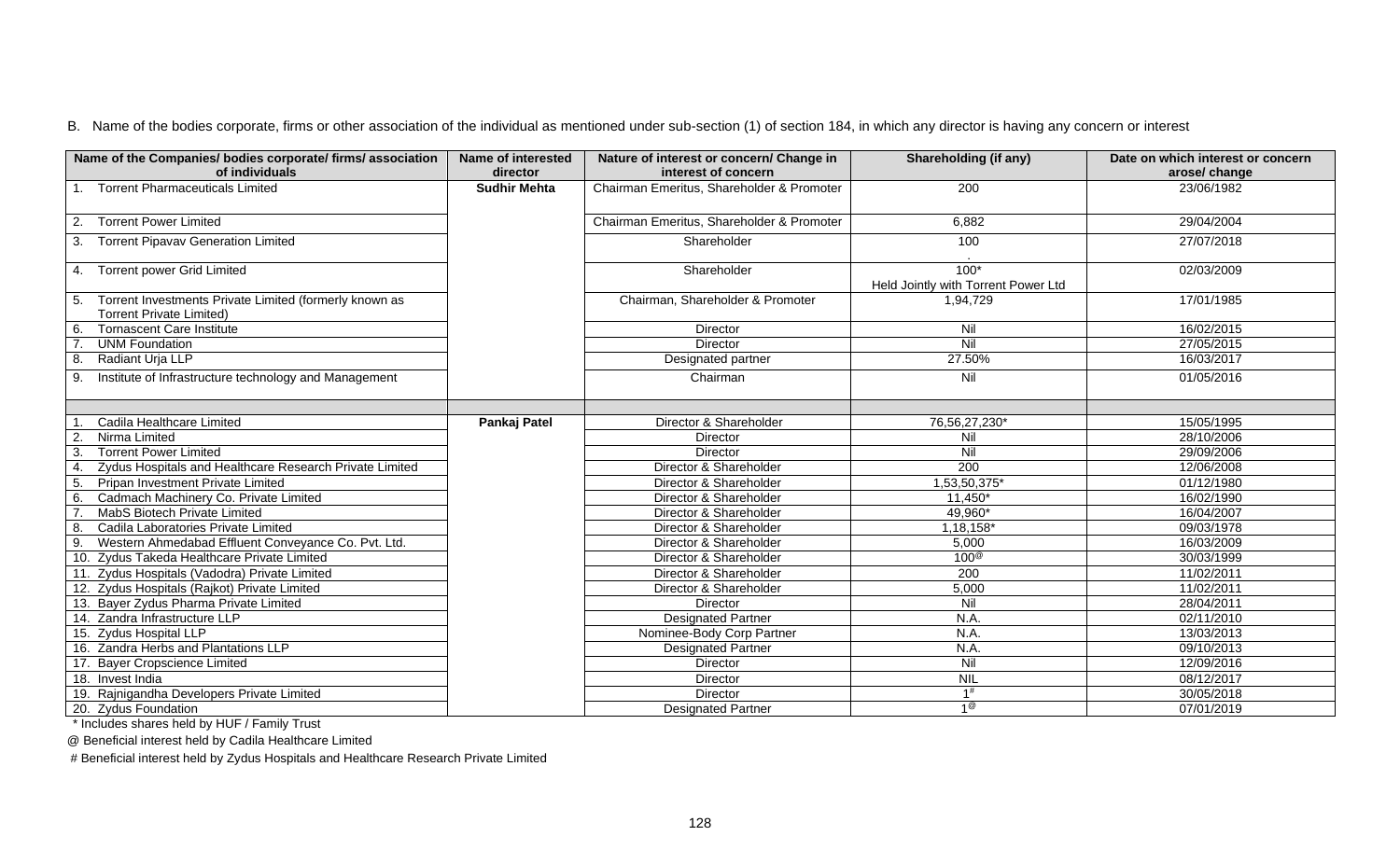|                | Name of the Companies/ bodies corporate/ firms/        | Name of interested | Nature of interest or concern/ Change in | Shareholding (if any)               | Date on which interest or concern      |
|----------------|--------------------------------------------------------|--------------------|------------------------------------------|-------------------------------------|----------------------------------------|
|                | association of individuals                             | director           | interest of concern                      |                                     | arose/ change                          |
|                | Axis Capital Limited                                   | <b>Samir Barua</b> | Director                                 | Nil                                 | 14/01/2013                             |
|                | <b>Torrent Power Limited</b>                           |                    | Independent Director                     | Nil                                 | 29/01/2008                             |
| 3.             | <b>Tata Projects Limited</b>                           |                    | Director                                 | $\overline{N}$                      | 25/03/2015                             |
| $\overline{4}$ | <b>Torrent Pipavav Generation Limited</b>              |                    | Chairman                                 | Nil                                 | 23/06/2015                             |
| 5.             | Jagaran Microfin Private Limited                       |                    | Director                                 | Nil                                 | 17/01/2017                             |
| 6.             | NSE IFSC Clearing Corporation Limited                  |                    | Independent Director                     | Nil                                 | 08/11/2017                             |
|                |                                                        |                    |                                          |                                     |                                        |
|                | HDFC Asset Management Company Limited                  | Keki Mistry        | Director                                 | $\overline{N}$                      | 24/12/2007                             |
|                | HDFC Life Insurance Company Limited                    |                    | Director                                 | Nil                                 | 12/12/2000                             |
| 3.             | Housing Development Finance Corporation Limited        |                    | Vice Chairman & CEO                      | Nil                                 | 01/02/1993                             |
| 4.             | HDFC Ergo General Insurance Company Limited            |                    | <b>Director</b>                          | Nil                                 | 16/08/2017                             |
| 5.             | <b>Torrent Power Limited</b>                           |                    | <b>Director</b>                          | Nil                                 | 28/01/2010                             |
| 6.             | HT Parekh Foundation                                   |                    | Director                                 | Nil                                 | 19/10/2012                             |
|                | Griha Investment, Mauritius                            |                    | Director                                 | Nil                                 | 24/08/2007                             |
| 8              | Griha Pte Ltd, Singapore                               |                    | Director                                 | Nil                                 | 22/09/2014                             |
| 9.             | CDC Group, London                                      |                    | Director                                 | Nil                                 | 23/09/2014                             |
|                | 10. Tata Consultancy Services Limited                  |                    | <b>Director</b>                          | $\overline{N}$                      | 18/12/2018                             |
|                |                                                        |                    |                                          |                                     |                                        |
|                | <b>Torrent Pharmaceuticals Limited</b>                 | <b>Samir Mehta</b> | Chairman, Shareholder & Promoter         | 200                                 | 20/08/1986                             |
| $\overline{2}$ | <b>Torrent Power Limited</b>                           |                    | Chairman, Shareholder & Promoter         | 6,125                               | 29/04/2004                             |
| 3.             | <b>Torrent Pipavav Generation Ltd</b>                  |                    | Shareholder                              | 100                                 | 27/07/2018                             |
| 4.             | <b>Torrent Power Grid Limited</b>                      |                    | Shareholder                              | 100                                 | 02/03/2009                             |
|                |                                                        |                    |                                          | Held Jointly with Torrent Power Ltd |                                        |
| -5.            | Torrent Investments Private Limited (formerly known as |                    | Vice Chairman, Shareholder & Promoter    | 2,58,407                            | 17/01/1985 (increased from 1,94,729 to |
|                | <b>Torrent Private Limited)</b>                        |                    |                                          |                                     | 2,58,407 wef 04.10.19)                 |
| 6.             | <b>Tornascent Care Institute</b>                       |                    | <b>Director</b>                          | Nil                                 | 16/02/2015                             |
|                | <b>UNM Foundation</b>                                  |                    | Director                                 | Nil                                 | 27/05/2015                             |
| -8.            | Radiant Uria LLP                                       |                    | <b>Designated Partner</b>                | 27.50%                              | 16/03/2017                             |
| 9.             | Saat Rasta Properties Pvt Ltd                          |                    | Shareholder                              | 13%                                 | 13/07/2018                             |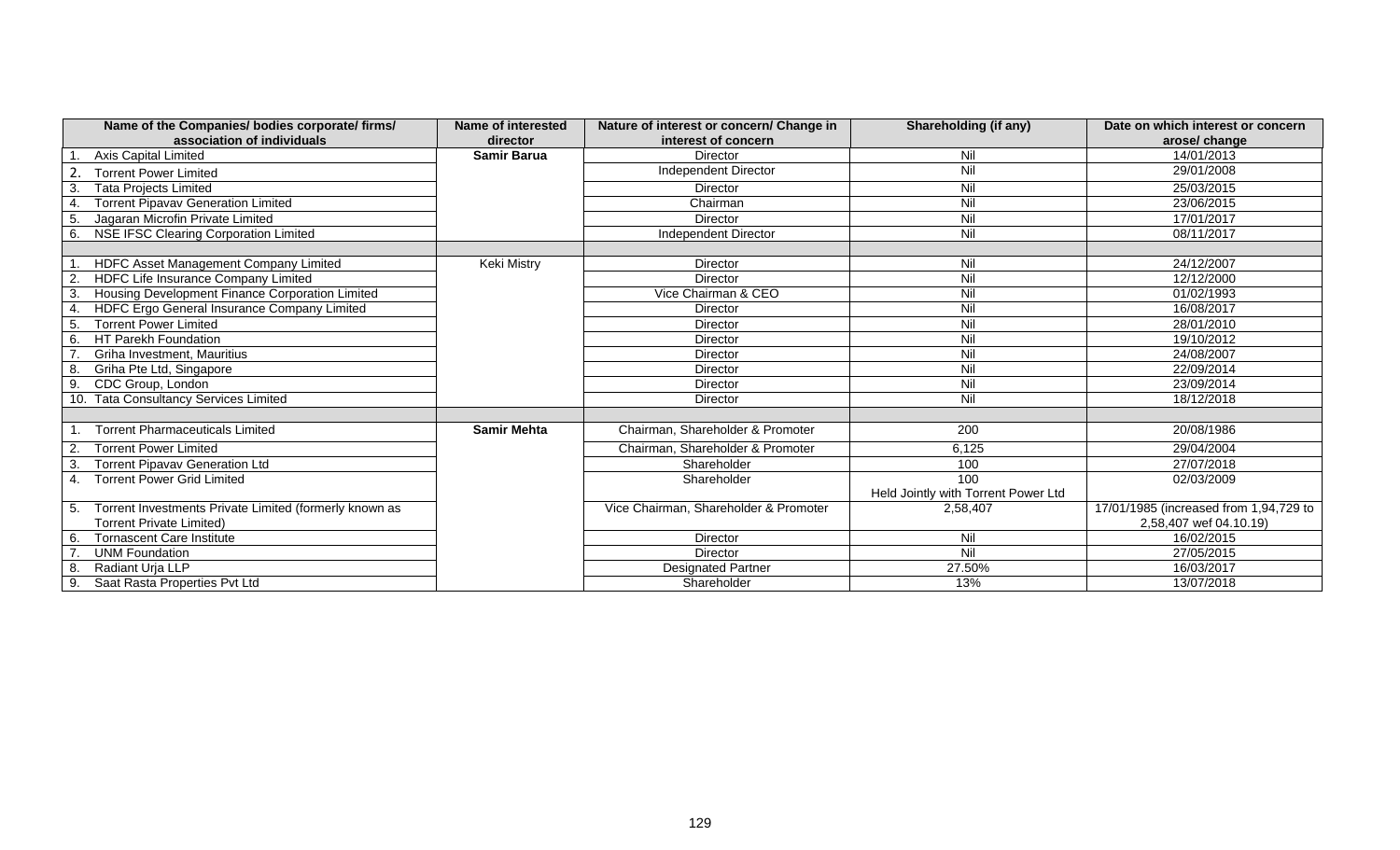| Name of the Companies/ bodies corporate/ firms/<br>association of individuals                   | Name of interested<br>director | Nature of interest or concern/ Change in<br>interest of concern      | <b>Shareholding (if any)</b>       | Date on which interest or concern<br>arose/ change |
|-------------------------------------------------------------------------------------------------|--------------------------------|----------------------------------------------------------------------|------------------------------------|----------------------------------------------------|
| <b>Torrent Power Limited</b>                                                                    | <b>Jinal Mehta</b>             | Managing Director, Shareholder and<br>promoter                       | 8,000                              | 19/10/2011                                         |
| <b>Torrent Power Grid Limited</b><br>2.                                                         |                                | Managing Director & CEO                                              | Nil                                | 24/03/2014                                         |
| Torrent Investments Private Limited (formerly known as<br>3.<br><b>Torrent Private Limited)</b> |                                | Director & Shareholder                                               | 31,840                             | 11/06/2009                                         |
| 4.<br>Radiant Urja LLP                                                                          |                                | Partner                                                              | 11.25%                             | 16/03/2017                                         |
| <b>Torrent Pharmaceuticals Limited</b><br>-5.                                                   |                                | Shareholder                                                          | 100                                | 27/03/1989                                         |
| <b>Torrent Gas Private Limited</b><br>6.                                                        |                                | <b>Director</b>                                                      | Nil                                | 27/06/2018                                         |
|                                                                                                 |                                |                                                                      |                                    |                                                    |
| <b>Torrent Power Limited</b>                                                                    | <b>Bhavna Doshi</b>            | Independent Director & Shareholder                                   | 1,900                              | 04/08/2015                                         |
| <b>Connect Capital Private Limited</b><br>$\overline{2}$                                        |                                | <b>Director</b>                                                      | 27,94,78,057                       | 15/12/1996                                         |
| $\overline{3}$<br><b>LIC Pension Fund Limited</b>                                               |                                | <b>Independent Director</b>                                          | Nil                                | 06/07/2009                                         |
| $\overline{4}$<br><b>Everest Industries Limited</b>                                             |                                | Independent Director                                                 | Nil                                | 25/10/2013                                         |
| 5<br>Sun Pharma Advanced Research Company Limited                                               |                                | Independent Director                                                 | Nil                                | 31/10/2014                                         |
| 6.<br>Future Generali India Insurance Company Limited                                           |                                | Independent Director                                                 | Nil                                | 24/03/2015                                         |
| Future Generali India Life Insurance Company Limited                                            |                                | Independent Director                                                 | Nil                                | 24/03/2015                                         |
| 8.<br>Bhavna Doshi Associates LLP                                                               |                                | <b>Designated Partner</b>                                            | 95%                                | 01/07/2015(increased from 75% to 95%               |
|                                                                                                 |                                |                                                                      |                                    | wef 01.01.17)                                      |
| <b>Connect Infotain LLP</b><br>9.                                                               |                                | <b>Designated Partner (Representing Connect</b><br>Capital Pvt Ltd.) | Nil                                | 15/03/2016                                         |
| 10. Nuvoco Vistas Corporation Limited                                                           |                                | Independent Director                                                 | Nil                                | 03/01/2017                                         |
| ICAI Accounting Research Foundation                                                             |                                | Director                                                             | Nil                                | 28/03/2018                                         |
| 12.<br>Indusind Bank Ltd                                                                        |                                | <b>Independent Director</b>                                          | Nil                                | 14/01/2020                                         |
|                                                                                                 |                                |                                                                      |                                    |                                                    |
| <b>Torrent Power Limited</b>                                                                    | Dharmishta N. Raval            | Independent Director                                                 | Nil                                | 16/10/2015                                         |
| $\overline{2}$<br>Cadila Healthcare Limited                                                     |                                | Director                                                             | $\overline{N}$                     | 16/05/2014                                         |
| $\overline{3}$ .<br><b>NOCIL</b> Limited                                                        |                                | <b>Director</b>                                                      | Nil                                | 31/07/2014                                         |
| $\overline{4}$<br>NSDL e-Governance Infrastructure Limited                                      |                                | Director                                                             | Nil                                | 01/01/2015                                         |
| 5.<br><b>Zydus Healthcare Limited</b>                                                           |                                | Independent Director                                                 | $\overline{\overline{\mathsf{N}}}$ | 08/11/2017                                         |
| 6.<br>Zydus Wellness Products Limited                                                           |                                | <b>Director</b>                                                      | NII                                | 28/02/2019                                         |
| $\overline{7}$ .<br><b>Zydus Wellness Limited</b>                                               |                                | Director                                                             | $\overline{\overline{\mathsf{N}}}$ | 11/03/2019                                         |
| 8.<br>Zydus Pharmaceuticals USA Inc                                                             |                                | Director                                                             | $\overline{\overline{\mathsf{N}}}$ | 01/04/2019                                         |
| 9<br><b>DSP Trustee Private Limited</b>                                                         |                                | Director                                                             | NII                                | 29/11/2019                                         |
| 10.<br>Sewa Bank                                                                                |                                | Director                                                             | $\overline{\overline{\mathsf{N}}}$ | 19/09/2019                                         |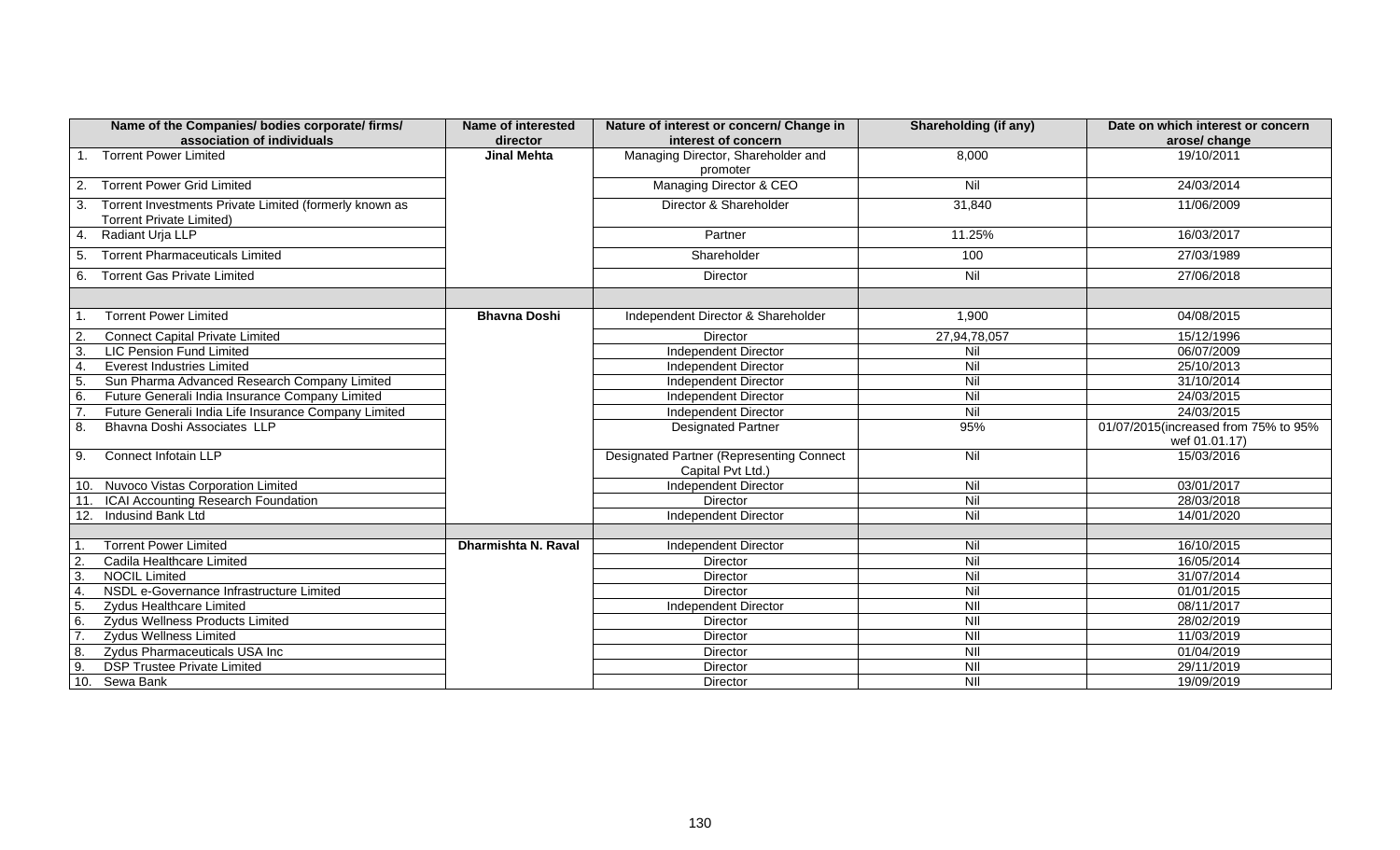| Name of the Companies/ bodies corporate/ firms/        | Name of interested        | Nature of interest or concern/ Change in | Shareholding (if any) | Date on which interest or concern |
|--------------------------------------------------------|---------------------------|------------------------------------------|-----------------------|-----------------------------------|
| association of individuals                             | director                  | interest of concern                      |                       | arose/ change                     |
| <b>Gujarat State Petronet Limited</b>                  | <b>Sunaina Tomar, IAS</b> | <b>Director</b>                          | Nil                   | 31/01/2020                        |
| <b>Gujarat Gas Limited</b>                             |                           | Director                                 | Nil                   | 08/01/2020                        |
| Gujarat State Fertilizers & Chemicals Limited          |                           | Director                                 | Nil                   | 04/01/2020                        |
| Gujarat State Petroleum Corporation Limited            |                           | <b>Director</b>                          | Nil                   | 04/01/2020                        |
| <b>Gujarat Power Corporation Limited</b>               |                           | Chairman                                 | Nil                   | 10/01/2020                        |
| <b>Gujarat State Electricity Corporation Limited</b>   |                           | Chairman                                 | Nil                   | 10/01/2020                        |
| <b>Gujarat Energy Transmission Corporation Limited</b> |                           | Chairman                                 | Nil                   | 10/01/2020                        |
| Gujarat Urja Vikas Nigam Limited                       |                           | Chairman                                 | Nil                   | 10/01/2020                        |
| <b>Gujarat Industries Power Company Limited</b>        |                           | Director                                 | Nil                   | 10/01/2020                        |
| 10. Torrent Power Limited                              |                           | <b>Director</b>                          | Nil                   | 13/02/2020                        |



Date: November 05, 2020 Place: Ahmedabad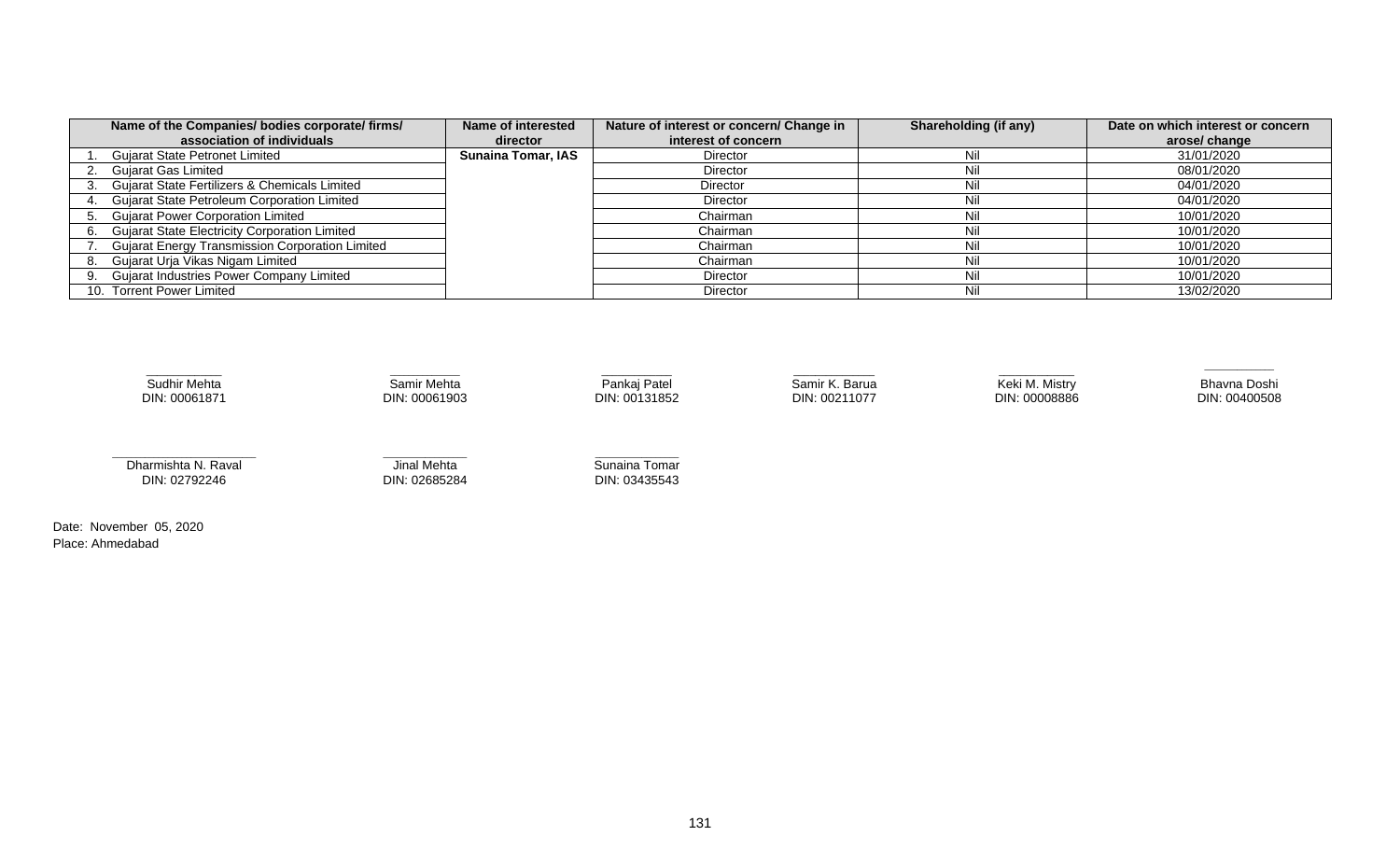**Register of contracts with related party and Bodies etc. in which directors are interested for the quarter ended December 31, 2020 [Pursuant to section 189 (1) and rule 16 (1)]**

| Sr.<br>No. | Date of<br>Contract/<br>Arrangement    | Name of the<br>party with<br>which<br>contract is<br>entered into | Name of the<br>interested director         | <b>Relation with</b><br>director/<br>company/<br><b>Nature of</b><br>concern or<br>interest | Principal<br>terms and<br>conditions | Whether the<br>transaction is<br>at arm's | Date of<br>approval at<br>the meeting<br>length basis $\vert$ of the Board |                                                  | Details of voting on such resolution                                                |                 |                       | Date of the<br>at which<br>register was<br>placed for<br>signature | Reference of<br>next meeting specific items<br>(a) to $(g)$<br>under sub-<br>section (1) of<br>section 188 | Amount of<br>contract or<br>arrangement<br>(Rs. in crore) | Date of<br>shareholders<br>' approval if  <br>any | Signature | Remarks, if<br>any                                     |
|------------|----------------------------------------|-------------------------------------------------------------------|--------------------------------------------|---------------------------------------------------------------------------------------------|--------------------------------------|-------------------------------------------|----------------------------------------------------------------------------|--------------------------------------------------|-------------------------------------------------------------------------------------|-----------------|-----------------------|--------------------------------------------------------------------|------------------------------------------------------------------------------------------------------------|-----------------------------------------------------------|---------------------------------------------------|-----------|--------------------------------------------------------|
|            |                                        |                                                                   |                                            |                                                                                             |                                      |                                           |                                                                            | No. of<br>Directors<br>present in<br>the meeting | Directors Director Director<br>voting in $ s \rangle$ voting $ s \rangle$<br>favour | against         | remainin<br>g neutral |                                                                    |                                                                                                            |                                                           |                                                   |           |                                                        |
|            |                                        |                                                                   |                                            |                                                                                             |                                      |                                           |                                                                            |                                                  | 9                                                                                   | 10 <sup>1</sup> | 11                    | $12 \,$                                                            | 13                                                                                                         | 14                                                        | 15                                                | 16        | 17                                                     |
|            |                                        |                                                                   |                                            |                                                                                             |                                      |                                           |                                                                            | <b>TORRENT PHARMACEUTICALS LIMITED</b>           |                                                                                     |                 |                       |                                                                    |                                                                                                            |                                                           |                                                   |           |                                                        |
|            | B76 Between<br>Oct, $20$ to<br>Dec, 20 | Torrent<br>Pharmace-<br>uticals<br>Limited                        | Sudhir Mehta<br>Samir Mehta<br>Jinal Mehta | Subsidiary<br>of Holding<br>Company                                                         | Sale of<br>Electricity               | Yes                                       | <b>NA</b>                                                                  | <b>NA</b>                                        | <b>NA</b>                                                                           | <b>NA</b>       | <b>NA</b>             | 09.02.2021                                                         | Rendering<br>of service                                                                                    | 4.19                                                      | <b>NA</b>                                         |           | Exempted<br>under<br>proviso 4<br>to section<br>188(1) |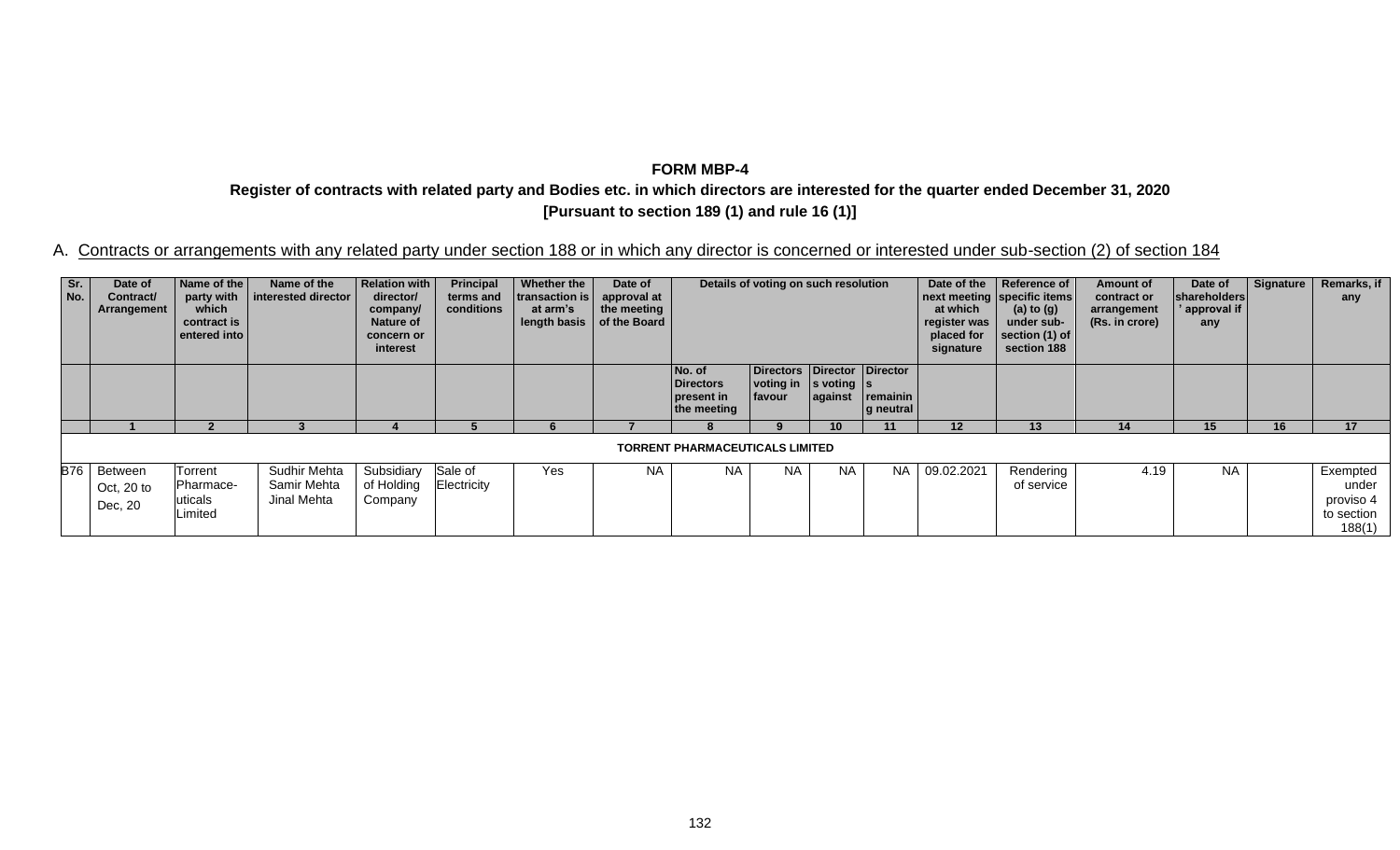| Sr. No.           | Date of<br>Contract/<br><b>Arrangement</b> | Name of the<br>party with<br>which<br>contract is<br>entered into | Name of the<br>interested<br>director                                                                      | director/<br>company/<br>Nature of<br>concern or<br>interest | Relation with   Principal terms   Whether the<br>and conditions transaction is | at arm's<br>length basis | Date of<br>approval at<br>the meeting<br>of the Board | Details of voting on such resolution<br>Directors   Director   Director<br>No. of<br><b>Directors</b><br>voting in<br>$ s $ voting $ s $<br>present in<br>favour<br>against<br>remainin |                                                           |           | Date of the<br>at which<br>register was<br>placed for<br>signature | next meeting specific items<br>(a) to $(g)$<br>under sub-<br>section (1) of<br>section 188 | Reference of Amount of contract<br>or arrangement<br>(Rs. in crore) | Date of<br>shareholde<br>rs'<br>approval if<br>any                                                                | Signature | Remarks, if<br>any |                                                        |
|-------------------|--------------------------------------------|-------------------------------------------------------------------|------------------------------------------------------------------------------------------------------------|--------------------------------------------------------------|--------------------------------------------------------------------------------|--------------------------|-------------------------------------------------------|-----------------------------------------------------------------------------------------------------------------------------------------------------------------------------------------|-----------------------------------------------------------|-----------|--------------------------------------------------------------------|--------------------------------------------------------------------------------------------|---------------------------------------------------------------------|-------------------------------------------------------------------------------------------------------------------|-----------|--------------------|--------------------------------------------------------|
|                   |                                            |                                                                   |                                                                                                            |                                                              |                                                                                |                          |                                                       | the meeting                                                                                                                                                                             |                                                           |           | g neutral                                                          |                                                                                            |                                                                     |                                                                                                                   |           |                    |                                                        |
|                   | $\mathbf{1}$                               | $\overline{2}$                                                    | $\mathbf{3}$                                                                                               | $\overline{4}$                                               | 5                                                                              | 6                        | $\overline{7}$                                        | $\mathbf{R}$                                                                                                                                                                            | 9                                                         | 10        | 11                                                                 | 12                                                                                         | 13                                                                  | 14                                                                                                                | 15        | 16                 | 17                                                     |
| $\overline{C122}$ | Between<br>Oct, 20 to<br>Dec, 20           | <b>UNM</b><br>Foundation                                          | Sudhir<br>Mehta<br>Samir Mehta<br>Jinal Mehta                                                              | Associate<br>Company                                         | Sale of<br>Electricity                                                         | Yes                      | <b>NA</b>                                             | <b>MISCELLANEOUS</b><br><b>NA</b>                                                                                                                                                       | NA                                                        | <b>NA</b> | <b>NA</b>                                                          | 09.02.2021                                                                                 | Rendering<br>of service                                             | 0.01                                                                                                              | NA        |                    | Exempted<br>under<br>proviso 4<br>to section<br>188(1) |
| $\overline{C123}$ | Between<br>Oct, 20 to<br>Dec, 20           | Executive,<br>Non<br>executive<br><b>Directors</b><br>and KMP     | Sudhir<br>Mehta<br>Samir Mehta<br>Jinal Mehta<br>Pankaj Patel<br>Samir Barua<br>Sanjay Dalal<br>Rahul Shah | Directors &<br><b>KMP</b>                                    | Sale of<br>Electricity                                                         | Yes                      | <b>NA</b>                                             | <b>NA</b>                                                                                                                                                                               | <b>NA</b>                                                 | <b>NA</b> | <b>NA</b>                                                          | 09.02.2021                                                                                 | Rendering<br>of service                                             | 0.07                                                                                                              | <b>NA</b> |                    | Exempted<br>under<br>proviso 4<br>to section<br>188(1) |
| C <sub>124</sub>  | 23/10/2020                                 | Torrent<br>Investments<br>Private<br>Limited                      | Sudhir<br>Mehta<br>Samir Mehta<br>Jinal Mehta                                                              | Holding<br>Company                                           | Rent of 100 sq.<br>Ift. area of<br>"Samanvay"<br>premise                       | Yes                      | 27.10.2016                                            | 12<br><b>Directors</b><br>present                                                                                                                                                       | All the<br>present<br>director<br>s voted<br>in<br>favour | <b>NA</b> | <b>NA</b>                                                          | 09.02.2021                                                                                 | leasing $of$<br>property of<br>any kind                             | Consideration of<br>₹ 5,500/- per<br>month for a<br>period of 10<br>years with an<br>increase of 5%<br>every year | NA        |                    | NA                                                     |
| C <sub>125</sub>  | Between<br>Apr 20 to<br>Dec 20*            | <b>TCL Cables</b><br>Private<br>Limited                           | Sudhir<br>Mehta<br>Samir Mehta<br>Jinal Mehta                                                              | Subsidiary<br>Company                                        | Purchase of<br>Cables                                                          | Yes                      | <b>NA</b>                                             | <b>NA</b>                                                                                                                                                                               | <b>NA</b>                                                 | <b>NA</b> | <b>NA</b>                                                          | 09.02.2021                                                                                 | Sale of any<br>goods or<br>material                                 | 50.36                                                                                                             | <b>NA</b> |                    | Exempted<br>under<br>proviso 4<br>to section<br>188(1) |

\*The Scheme of Arrangement for transfer and vesting of Cable Business Undertaking (CBU) on Slump Sale Basis to TCL Cables Pvt. Ltd. ("TCPL") ('the Scheme') was approved by Hon'ble NCLT, which is effective from January 15, 2021 having Appointed Date as April 01, 2020 and consequent to that CBU of the Company was transferred to TCPL. Therefore, purchase of cables from April-December, 2020 made by CBU to various units of the Company is mentioned in the above statement considering such transaction were between the Company and TCPL.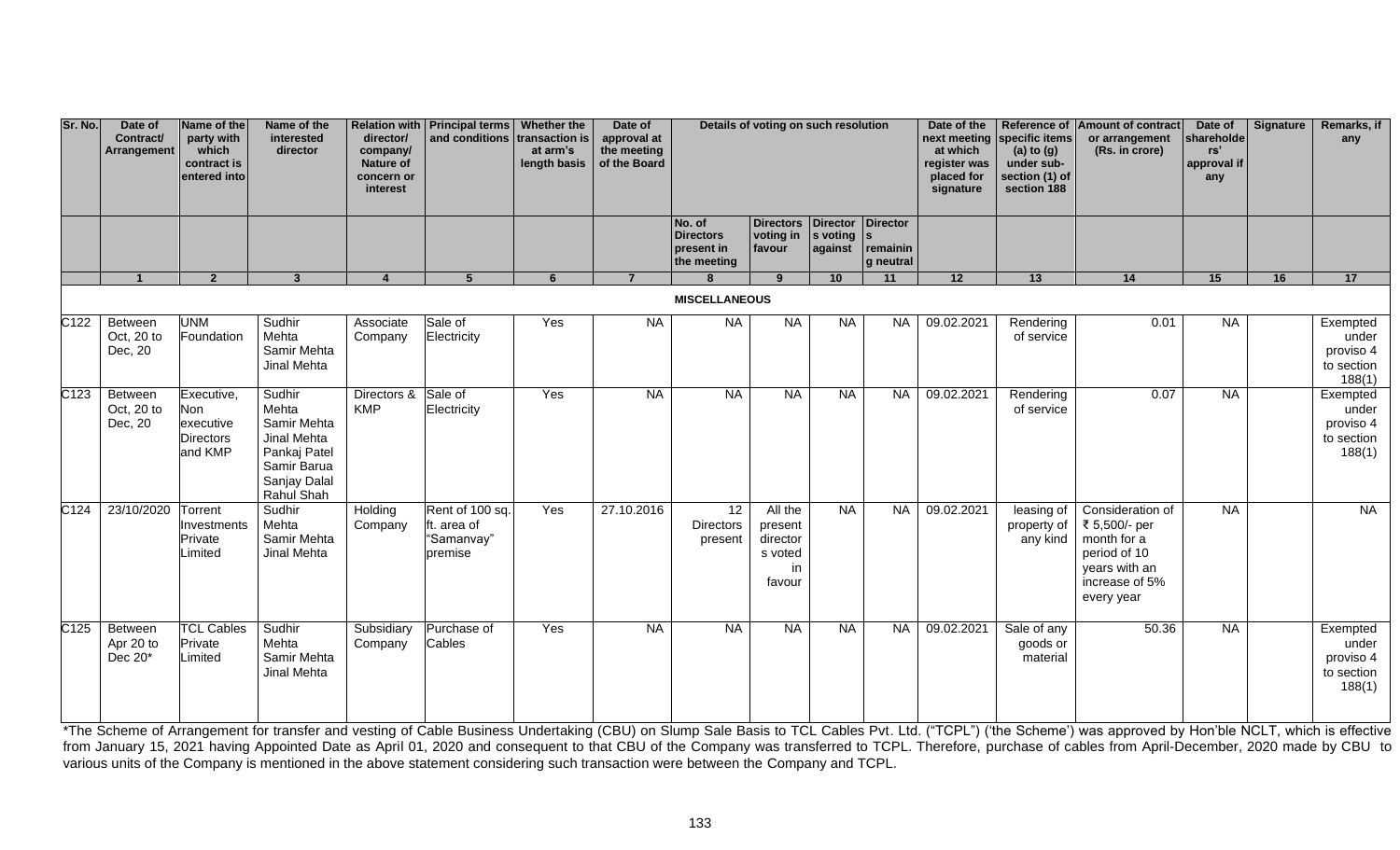| Name of the Companies/ bodies corporate/ firms/ association<br>of individuals                   | <b>Name of interested</b><br>director | Nature of interest or concern/ Change in<br>interest of concern | Shareholding (if any)                         | Date on which interest or concern<br>arose/ change |
|-------------------------------------------------------------------------------------------------|---------------------------------------|-----------------------------------------------------------------|-----------------------------------------------|----------------------------------------------------|
| 1. Torrent Pharmaceuticals Limited                                                              | <b>Sudhir Mehta</b>                   | Chairman Emeritus, Shareholder & Promoter                       | $\overline{200}$                              | 23/06/1982                                         |
| <b>Torrent Power Limited</b><br>2.                                                              |                                       | Chairman Emeritus, Shareholder & Promoter                       | 6,882                                         | 29/04/2004                                         |
| <b>Torrent Pipavav Generation Limited</b><br>3.                                                 |                                       | Shareholder                                                     | 100                                           | 27/07/2018                                         |
| 4. Torrent power Grid Limited                                                                   |                                       | Shareholder                                                     | $100*$<br>Held Jointly with Torrent Power Ltd | 02/03/2009                                         |
| Torrent Investments Private Limited (formerly known as<br>5.<br><b>Torrent Private Limited)</b> |                                       | Chairman, Shareholder & Promoter                                | 1,94,729                                      | 17/01/1985                                         |
| <b>Tornascent Care Institute</b><br>6.                                                          |                                       | Director                                                        | Nil                                           | 16/02/2015                                         |
| <b>UNM Foundation</b>                                                                           |                                       | Director                                                        | Nil                                           | 27/05/2015                                         |
| Radiant Urja LLP<br>8.                                                                          |                                       | Designated partner                                              | 27.50%                                        | 16/03/2017                                         |
| Institute of Infrastructure technology and Management<br>9.                                     |                                       | Chairman                                                        | Nil                                           | 01/05/2016                                         |
|                                                                                                 |                                       |                                                                 |                                               |                                                    |
| Cadila Healthcare Limited                                                                       | Pankaj Patel                          | Director & Shareholder                                          | 76,56,27,230*                                 | 15/05/1995                                         |
| Nirma Limited                                                                                   |                                       | Director                                                        | Nil                                           | 28/10/2006                                         |
| 3.<br><b>Torrent Power Limited</b>                                                              |                                       | Director                                                        | Nil                                           | 29/09/2006                                         |
| Zydus Hospitals and Healthcare Research Private Limited<br>$\overline{4}$                       |                                       | Director & Shareholder                                          | $\overline{200}$                              | 12/06/2008                                         |
| Pripan Investment Private Limited<br>-5.                                                        |                                       | Director & Shareholder                                          | 1,53,50,375*                                  | 01/12/1980                                         |
| Cadmach Machinery Co. Private Limited<br>6.                                                     |                                       | Director & Shareholder                                          | $11,450*$                                     | 16/02/1990                                         |
| MabS Biotech Private Limited                                                                    |                                       | Director & Shareholder                                          | 49,960*                                       | 16/04/2007                                         |
| Cadila Laboratories Private Limited<br>8.                                                       |                                       | Director & Shareholder                                          | 1,18,158*                                     | 09/03/1978                                         |
| Western Ahmedabad Effluent Conveyance Co. Pvt. Ltd.<br>9.                                       |                                       | Director & Shareholder                                          | 5,000                                         | 16/03/2009                                         |
| 10. Zydus Takeda Healthcare Private Limited                                                     |                                       | Director & Shareholder                                          | $100^\circ$                                   | 30/03/1999                                         |
| . Zydus Hospitals (Vadodra) Private Limited                                                     |                                       | Director & Shareholder                                          | 200                                           | 11/02/2011                                         |
| 12. Zydus Hospitals (Rajkot) Private Limited                                                    |                                       | Director & Shareholder                                          | 5,000                                         | 11/02/2011                                         |
| 13. Bayer Zydus Pharma Private Limited                                                          |                                       | Director                                                        | Nil                                           | 28/04/2011                                         |
| 14. Zandra Infrastructure LLP                                                                   |                                       | <b>Designated Partner</b>                                       | N.A.                                          | 02/11/2010                                         |
| 15. Zydus Hospital LLP                                                                          |                                       | Nominee-Body Corp Partner                                       | N.A.                                          | 13/03/2013                                         |
| 16. Zandra Herbs and Plantations LLP                                                            |                                       | <b>Designated Partner</b>                                       | N.A.                                          | 09/10/2013                                         |
| 17. Bayer Cropscience Limited                                                                   |                                       | Director                                                        | Nil                                           | 12/09/2016                                         |
| 18. Invest India                                                                                |                                       | Director                                                        | <b>NIL</b>                                    | 08/12/2017                                         |
| 19. Rajnigandha Developers Private Limited                                                      |                                       | Director                                                        | 1#                                            | 30/05/2018                                         |
| 20. Zydus Foundation                                                                            |                                       | <b>Designated Partner</b>                                       | $1^\circledR$                                 | 07/01/2019                                         |

\* Includes shares held by HUF / Family Trust

@ Beneficial interest held by Cadila Healthcare Limited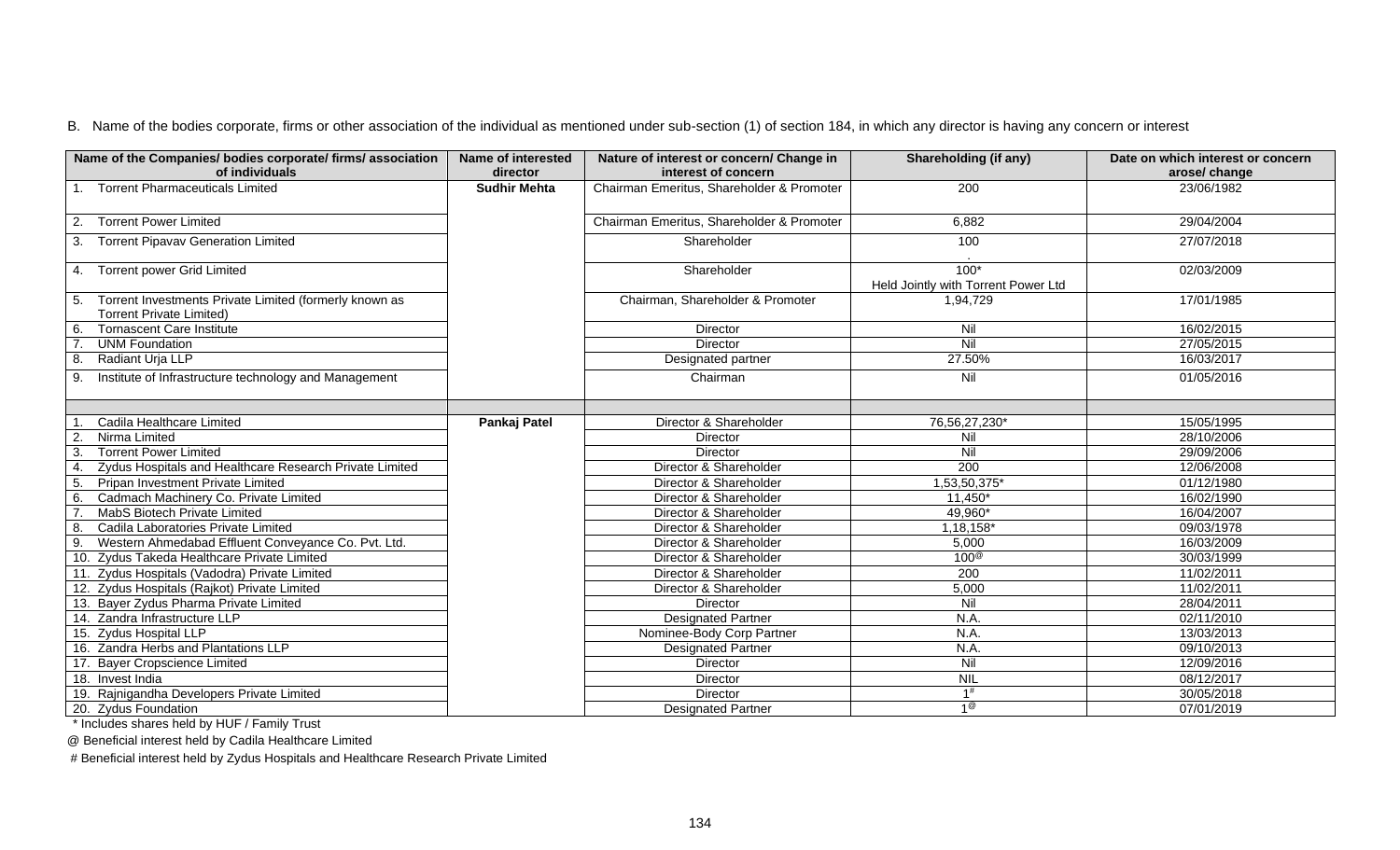| Name of the Companies/ bodies corporate/ firms/<br>association of individuals | <b>Name of interested</b><br>director | Nature of interest or concern/ Change in<br>interest of concern | <b>Shareholding (if any)</b>        | Date on which interest or concern<br>arose/ change |
|-------------------------------------------------------------------------------|---------------------------------------|-----------------------------------------------------------------|-------------------------------------|----------------------------------------------------|
| <b>Axis Capital Limited</b>                                                   | Samir Barua                           | Director                                                        | Nil                                 | 14/01/2013                                         |
| <b>Torrent Power Limited</b>                                                  |                                       | Independent Director                                            | Nil                                 | 29/01/2008                                         |
| 3<br><b>Tata Projects Limited</b>                                             |                                       | Director                                                        | $\overline{N}$                      | 25/03/2015                                         |
| <b>Torrent Pipavav Generation Limited</b><br>$\overline{4}$                   |                                       | Chairman                                                        | $\overline{N}$                      | 23/06/2015                                         |
| 5<br>Jagaran Microfin Private Limited                                         |                                       | Director                                                        | $\overline{N}$                      | 17/01/2017                                         |
| <b>NSE IFSC Clearing Corporation Limited</b><br>6.                            |                                       | <b>Independent Director</b>                                     | $\overline{N}$                      | 08/11/2017                                         |
|                                                                               |                                       |                                                                 |                                     |                                                    |
| HDFC Asset Management Company Limited                                         | <b>Keki Mistry</b>                    | Director                                                        | Nil                                 | 24/12/2007                                         |
| <b>HDFC Life Insurance Company Limited</b><br>$\overline{2}$ .                |                                       | Director                                                        | Nil                                 | 12/12/2000                                         |
| $\overline{3}$ .<br>Housing Development Finance Corporation Limited           |                                       | Vice Chairman & CEO                                             | Nil                                 | 01/02/1993                                         |
| HDFC Ergo General Insurance Company Limited<br>$\overline{4}$                 |                                       | Director                                                        | $\overline{N}$                      | 16/08/2017                                         |
| <b>Torrent Power Limited</b><br>5                                             |                                       | Director                                                        | $\overline{N}$                      | 28/01/2010                                         |
| HT Parekh Foundation<br>6.                                                    |                                       | Director                                                        | Nil                                 | 19/10/2012                                         |
| Griha Investment, Mauritius                                                   |                                       | Director                                                        | $\overline{N}$                      | 24/08/2007                                         |
| 8.<br>Griha Pte Ltd, Singapore                                                |                                       | Director                                                        | Nil                                 | 22/09/2014                                         |
| CDC Group, London<br>9.                                                       |                                       | Director                                                        | $\overline{N}$                      | 23/09/2014                                         |
| 10. Tata Consultancy Services Limited                                         |                                       | <b>Director</b>                                                 | $\overline{N}$                      | 18/12/2018                                         |
| 11. Flipkart Private Ltd.                                                     |                                       | Director                                                        | $\overline{N}$                      | 05/11/2020                                         |
|                                                                               |                                       |                                                                 |                                     |                                                    |
| <b>Torrent Pharmaceuticals Limited</b>                                        | <b>Samir Mehta</b>                    | Chairman, Shareholder & Promoter                                | 200                                 | 20/08/1986                                         |
| $\overline{2}$<br><b>Torrent Power Limited</b>                                |                                       | Chairman, Shareholder & Promoter                                | 6,125                               | 29/04/2004                                         |
| 3.<br><b>Torrent Pipavav Generation Ltd</b>                                   |                                       | Shareholder                                                     | 100                                 | 27/07/2018                                         |
| <b>Torrent Power Grid Limited</b><br>4.                                       |                                       | Shareholder                                                     | 100                                 | 02/03/2009                                         |
|                                                                               |                                       |                                                                 | Held Jointly with Torrent Power Ltd |                                                    |
| Torrent Investments Private Limited (formerly known as                        |                                       | Vice Chairman, Shareholder & Promoter                           | 2,58,407                            | 17/01/1985 (increased from 1,94,729 to             |
| <b>Torrent Private Limited)</b>                                               |                                       |                                                                 |                                     | 2,58,407 wef 04.10.19)                             |
| <b>Tornascent Care Institute</b><br>6                                         |                                       | Director                                                        | Nil                                 | 16/02/2015                                         |
| <b>UNM Foundation</b>                                                         |                                       | Director                                                        | Nil                                 | 27/05/2015                                         |
| Radiant Uria LLP<br>8.                                                        |                                       | <b>Designated Partner</b>                                       | 27.50%                              | 16/03/2017                                         |
| 9<br>Saat Rasta Properties Pvt Ltd                                            |                                       | Shareholder                                                     | 13%                                 | 13/07/2018                                         |
| 10. Abhivyakti Enterprise LLP                                                 |                                       | <b>Designated Partner</b>                                       | 50.00%                              | 02/11/2020                                         |
| Shardashish Enterprise LLP                                                    |                                       | <b>Designated Partner</b>                                       | 50.00%                              | 09/11/2020                                         |
| 12. Akalpya Enterprise LLP                                                    |                                       | <b>Designated Partner</b>                                       | 50.00%                              | 09/11/2020                                         |
| 13. Pratiti Enterprise LLP                                                    |                                       | <b>Designated Partner</b>                                       | 50.00%                              | 10/11/2020                                         |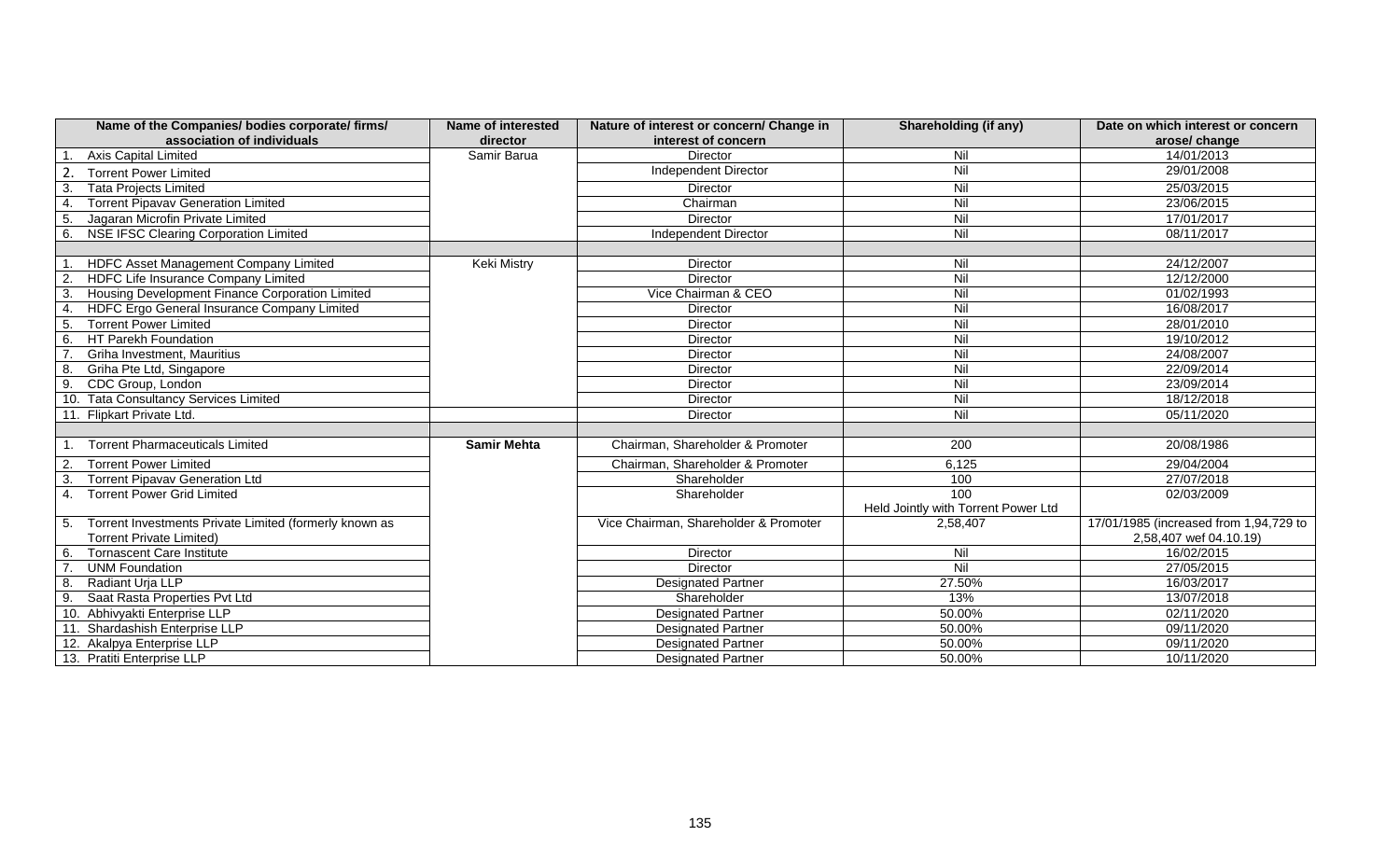| Name of the Companies/ bodies corporate/ firms/<br>association of individuals                   | Name of interested<br>director | Nature of interest or concern/ Change in<br>interest of concern      | <b>Shareholding (if any)</b> | Date on which interest or concern<br>arose/change     |
|-------------------------------------------------------------------------------------------------|--------------------------------|----------------------------------------------------------------------|------------------------------|-------------------------------------------------------|
| <b>Torrent Power Limited</b>                                                                    | Jinal Mehta                    | Managing Director, Shareholder and<br>promoter                       | 8,000                        | 19/10/2011                                            |
| <b>Torrent Power Grid Limited</b><br>2.                                                         |                                | Managing Director & CEO                                              | Nil                          | 24/03/2014                                            |
| Torrent Investments Private Limited (formerly known as<br>3.<br><b>Torrent Private Limited)</b> |                                | Director & Shareholder                                               | 31,840                       | 11/06/2009                                            |
| Radiant Urja LLP<br>4                                                                           |                                | Partner                                                              | 11.25%                       | 16/03/2017                                            |
| <b>Torrent Pharmaceuticals Limited</b><br>5.                                                    |                                | Shareholder                                                          | 100                          | 27/03/1989                                            |
| Torrent Gas Private Limited<br>6.                                                               |                                | <b>Director</b>                                                      | Nil                          | 27/06/2018                                            |
|                                                                                                 |                                |                                                                      |                              |                                                       |
| <b>Torrent Power Limited</b>                                                                    | <b>Bhavna Doshi</b>            | Independent Director & Shareholder                                   | 1,900                        | 04/08/2015                                            |
| <b>Connect Capital Private Limited</b><br>$\overline{2}$                                        |                                | Director                                                             | 27,94,78,057                 | 15/12/1996                                            |
| 3<br><b>LIC Pension Fund Limited</b>                                                            |                                | <b>Independent Director</b>                                          | Nil                          | 06/07/2009                                            |
| <b>Everest Industries Limited</b><br>$\overline{4}$                                             |                                | Independent Director                                                 | Nil                          | 25/10/2013                                            |
| 5<br>Sun Pharma Advanced Research Company Limited                                               |                                | <b>Independent Director</b>                                          | $\overline{N}$               | 31/10/2014                                            |
| 6<br>Future Generali India Insurance Company Limited                                            |                                | Independent Director                                                 | Nil                          | 24/03/2015                                            |
| Future Generali India Life Insurance Company Limited                                            |                                | Independent Director                                                 | Nil                          | 24/03/2015                                            |
| 8.<br>Bhavna Doshi Associates LLP                                                               |                                | <b>Designated Partner</b>                                            | 95%                          | 01/07/2015(increased from 75% to 95%<br>wef 01.01.17) |
| Connect Infotain LLP<br>9.                                                                      |                                | <b>Designated Partner (Representing Connect</b><br>Capital Pvt Ltd.) | Nil                          | 15/03/2016                                            |
| 10. Nuvoco Vistas Corporation Limited                                                           |                                | <b>Independent Director</b>                                          | Nil                          | 03/01/2017                                            |
| ICAI Accounting Research Foundation<br>11.                                                      |                                | <b>Director</b>                                                      | Nil                          | 28/03/2018                                            |
| $\overline{12}$ .<br>Indusind Bank Ltd                                                          |                                | <b>Independent Director</b>                                          | Nil                          | 14/01/2020                                            |
| 13. Greatship (India) Ltd                                                                       |                                | Independent Director                                                 | Nil                          | 26/10/2020                                            |
|                                                                                                 |                                |                                                                      |                              |                                                       |
| <b>Torrent Power Limited</b>                                                                    | Dharmishta N. Raval            | Independent Director                                                 | Nil                          | 16/10/2015                                            |
| Cadila Healthcare Limited<br>$\overline{2}$                                                     |                                | Director                                                             | Nil                          | 16/05/2014                                            |
| 3.<br><b>NOCIL Limited</b>                                                                      |                                | Director                                                             | Nil                          | 31/07/2014                                            |
| NSDL e-Governance Infrastructure Limited<br>$\overline{4}$                                      |                                | Director                                                             | Nil                          | 01/01/2015                                            |
| 5.<br><b>Zydus Healthcare Limited</b>                                                           |                                | Independent Director                                                 | $\overline{N}$               | 08/11/2017                                            |
| 6.<br>Zydus Wellness Products Limited                                                           |                                | Director                                                             | Nil                          | 28/02/2019                                            |
| $\overline{7}$<br><b>Zydus Wellness Limited</b>                                                 |                                | Director                                                             | Nil                          | 11/03/2019                                            |
| 8.<br>Zydus Pharmaceuticals USA Inc                                                             |                                | Director                                                             | $\overline{N}$               | 01/04/2019                                            |
| 9.<br><b>DSP Trustee Private Limited</b>                                                        |                                | Director                                                             | $\overline{N}$               | 29/11/2019                                            |
| 10.<br>Sewa Bank                                                                                |                                | Director                                                             | Nil                          | 19/09/2019                                            |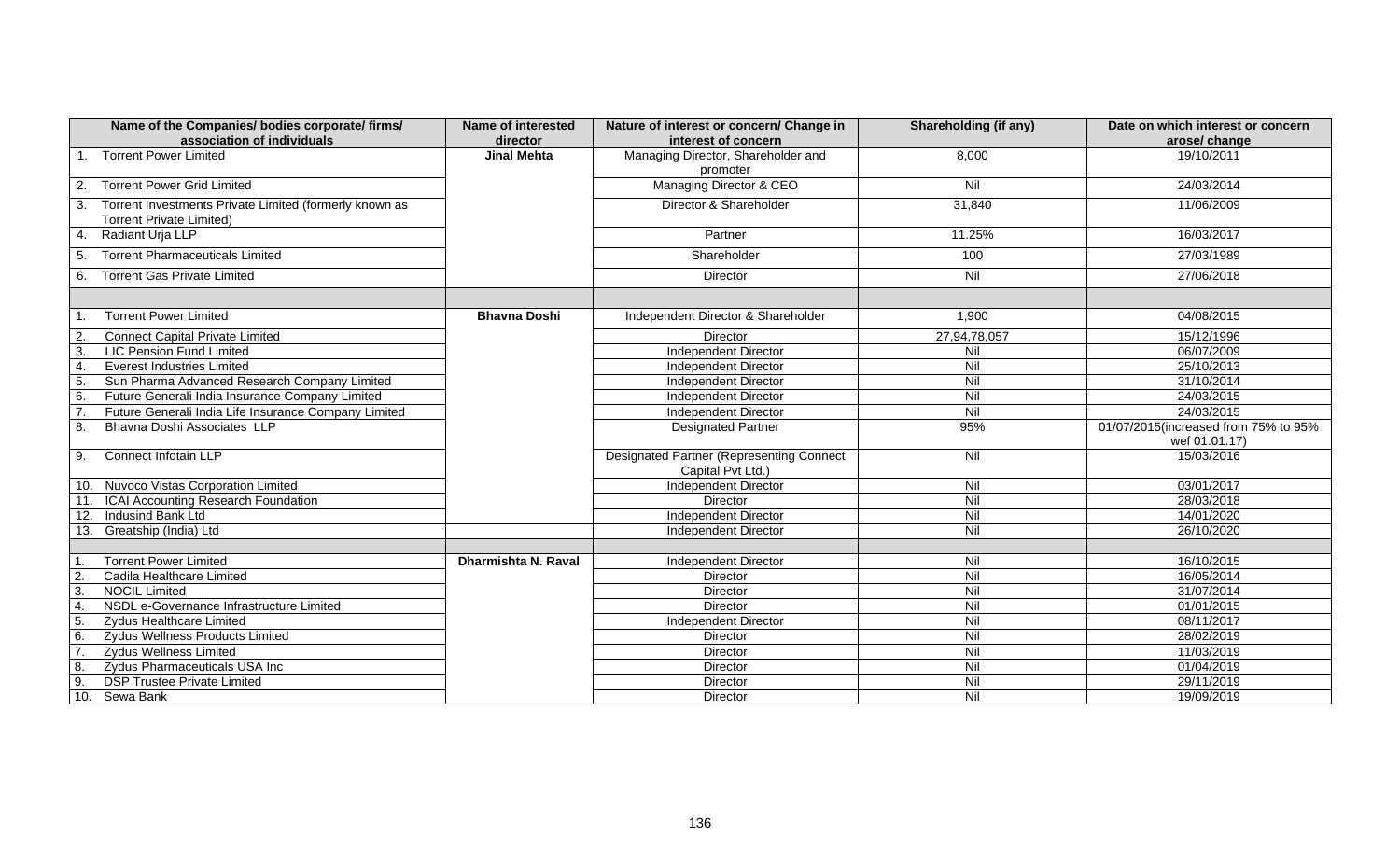| Name of the Companies/ bodies corporate/ firms/        | Name of interested        | Nature of interest or concern/ Change in | Shareholding (if any) | Date on which interest or concern |
|--------------------------------------------------------|---------------------------|------------------------------------------|-----------------------|-----------------------------------|
| association of individuals                             | director                  | interest of concern                      |                       | arose/ change                     |
| <b>Gujarat State Petronet Limited</b>                  | <b>Sunaina Tomar, IAS</b> | <b>Director</b>                          | Nil                   | 31/01/2020                        |
| <b>Gujarat Gas Limited</b>                             |                           | Director                                 | Nil                   | 08/01/2020                        |
| Gujarat State Fertilizers & Chemicals Limited          |                           | Director                                 | Nil                   | 04/01/2020                        |
| Gujarat State Petroleum Corporation Limited            |                           | <b>Director</b>                          | Nil                   | 04/01/2020                        |
| <b>Gujarat Power Corporation Limited</b>               |                           | Chairman                                 | Nil                   | 10/01/2020                        |
| <b>Gujarat State Electricity Corporation Limited</b>   |                           | Chairman                                 | Nil                   | 10/01/2020                        |
| <b>Gujarat Energy Transmission Corporation Limited</b> |                           | Chairman                                 | Nil                   | 10/01/2020                        |
| Gujarat Urja Vikas Nigam Limited                       |                           | Chairman                                 | Nil                   | 10/01/2020                        |
| <b>Gujarat Industries Power Company Limited</b>        |                           | Director                                 | Nil                   | 10/01/2020                        |
| 10. Torrent Power Limited                              |                           | <b>Director</b>                          | Nil                   | 13/02/2020                        |



Date: February 09, 2021 Place: Ahmedabad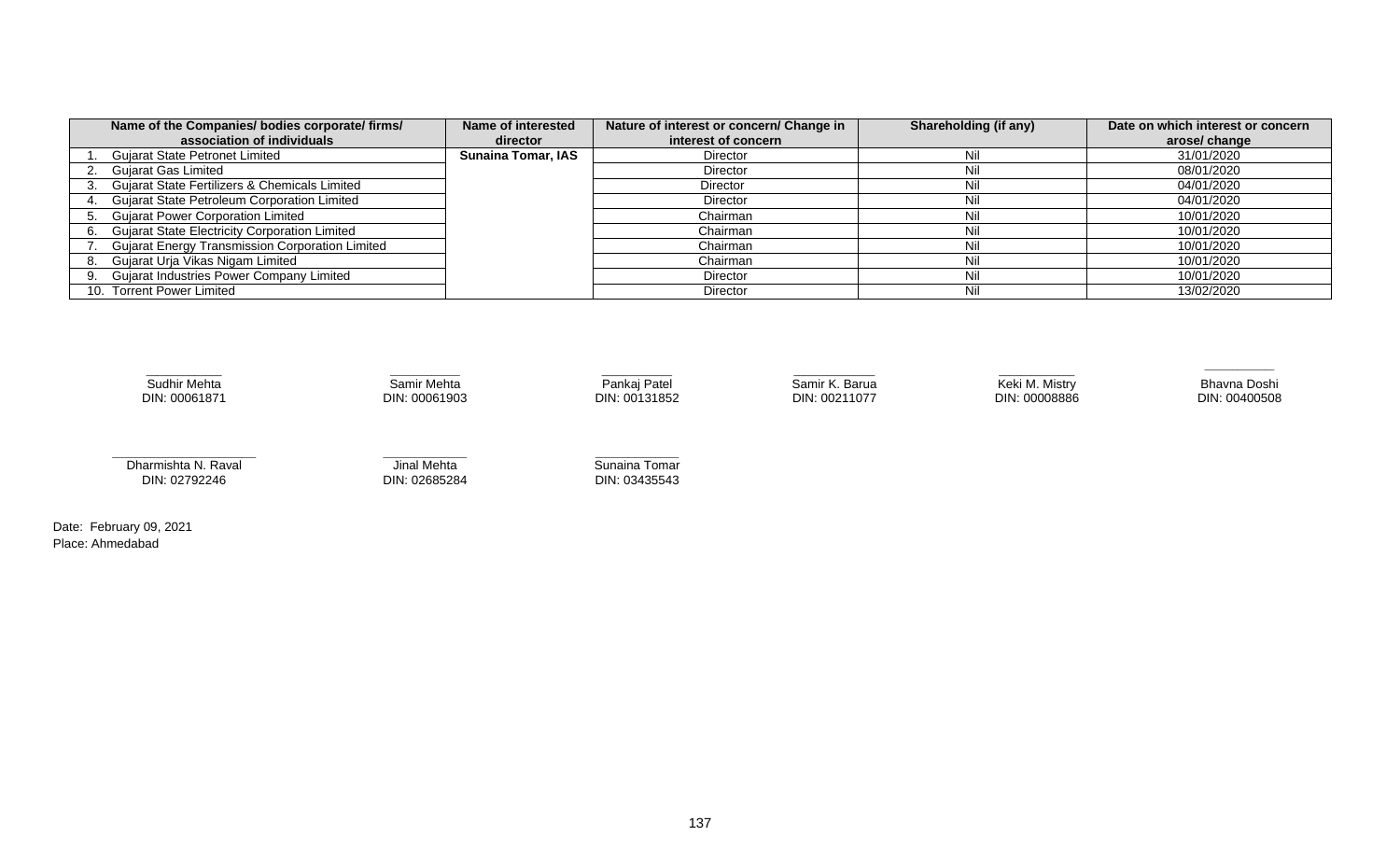**Register of contracts with related party and Bodies etc. in which directors are interested for the quarter ended March 31, 2021 [Pursuant to section 189 (1) and rule 16 (1)]** 

| Sr.<br>No. | Date of<br>Contract/<br>Arrangement  | Name of the<br>party with<br>which<br>contract is<br>entered into | Name of the<br>  interested director       | Relation with<br>director/<br>company/<br>Nature of<br>concern or<br>interest | Principal<br>terms and<br>conditions | <b>Whether the</b><br>transaction is<br>at arm's<br>length basis | Date of<br>approval at<br>the meeting<br>of the Board |                                                         | Details of voting on such resolution                                                         |           |                       | Date of the<br>at which<br>register was<br>placed for<br>signature | Reference of<br>next meeting specific items<br>(a) to $(g)$<br>under sub-<br>section (1) of<br>section 188 | Amount of<br>contract or<br>arrangement<br>(Rs. in crore) | Date of<br>shareholders<br>' approval if<br>any | Signature | Remarks, if<br>any                                     |
|------------|--------------------------------------|-------------------------------------------------------------------|--------------------------------------------|-------------------------------------------------------------------------------|--------------------------------------|------------------------------------------------------------------|-------------------------------------------------------|---------------------------------------------------------|----------------------------------------------------------------------------------------------|-----------|-----------------------|--------------------------------------------------------------------|------------------------------------------------------------------------------------------------------------|-----------------------------------------------------------|-------------------------------------------------|-----------|--------------------------------------------------------|
|            |                                      |                                                                   |                                            |                                                                               |                                      |                                                                  |                                                       | No. of<br><b>Directors</b><br>present in<br>the meeting | Directors Director Director<br>$\vert$ voting in $\vert$ s voting $\vert$ s<br><b>favour</b> | against   | remainin<br>g neutral |                                                                    |                                                                                                            |                                                           |                                                 |           |                                                        |
|            |                                      |                                                                   |                                            |                                                                               |                                      |                                                                  |                                                       |                                                         | q                                                                                            |           | 11                    | 12                                                                 | 13                                                                                                         | 14                                                        | 15                                              | 16        | 17                                                     |
|            |                                      |                                                                   |                                            |                                                                               |                                      | <b>TORRENT PHARMACEUTICALS LIMITED</b>                           |                                                       |                                                         |                                                                                              |           |                       |                                                                    |                                                                                                            |                                                           |                                                 |           |                                                        |
|            | B77 Between<br>Jan, 21 to<br>Mar, 21 | Torrent<br>Pharmace-<br>uticals<br>Limited                        | Sudhir Mehta<br>Samir Mehta<br>Jinal Mehta | Subsidiary<br>of Holding<br>Company                                           | Sale of<br>Electricity               | Yes                                                              | <b>NA</b>                                             | <b>NA</b>                                               | <b>NA</b>                                                                                    | <b>NA</b> | <b>NA</b>             | 08.04.2021                                                         | Rendering<br>of service                                                                                    | 3.80                                                      | <b>NA</b>                                       |           | Exempted<br>under<br>proviso 4<br>to section<br>188(1) |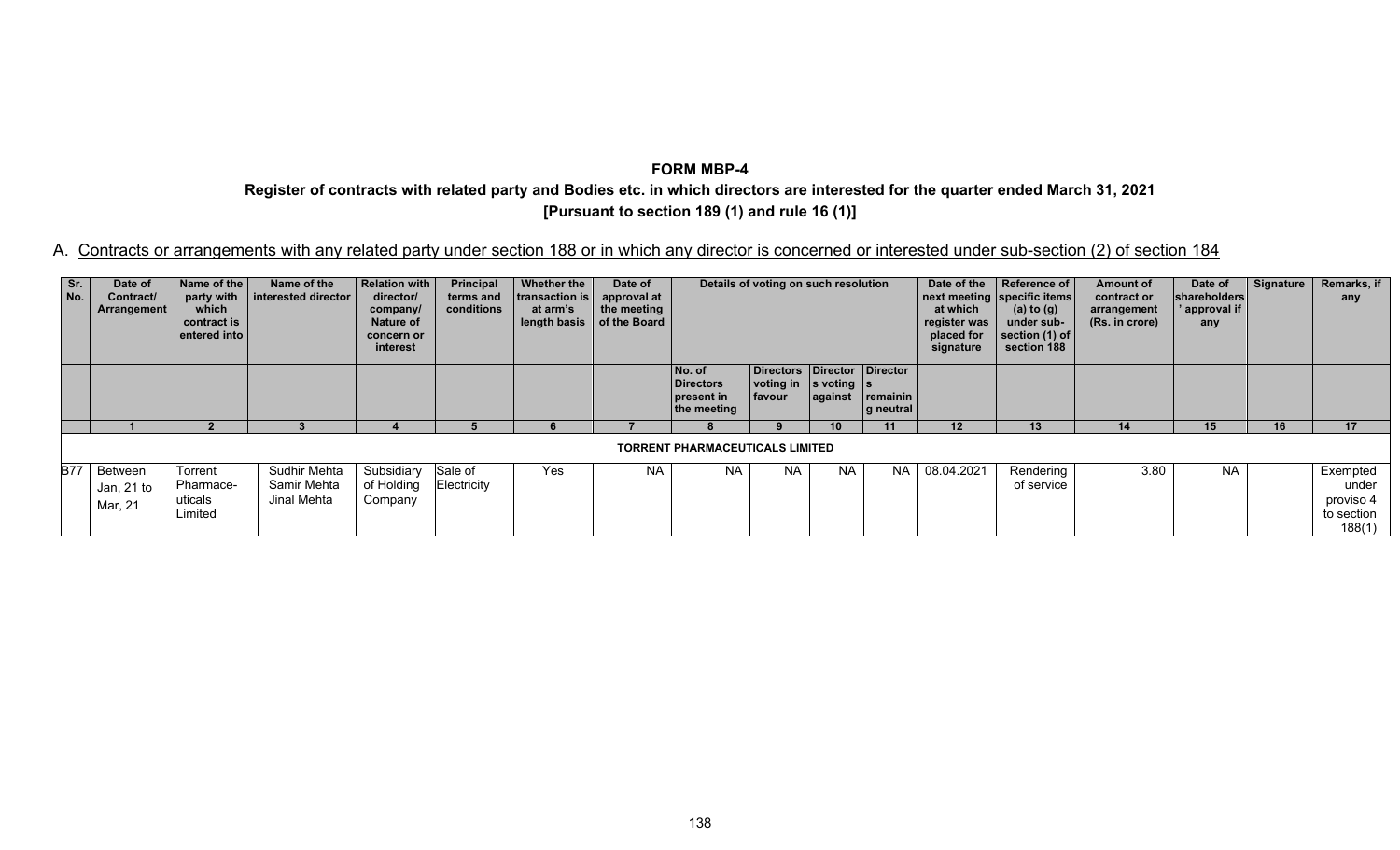| Sr. No.           | Date of<br>Contract/<br>Arrangement                                    | Name of the<br>party with<br>which<br>contract is<br>entered into | Name of the<br>interested<br>director         | director/<br>company/<br>Nature of<br>concern or<br>interest | Relation with   Principal terms   Whether the<br>and conditions transaction is       | at arm's<br>length basis | Date of<br>approval at<br>the meeting<br>of the Board |                                                         | Details of voting on such resolution               |                                       |                       | Date of the<br>at which<br>register was<br>placed for<br>signature | next meeting specific items<br>(a) to $(g)$<br>under sub-<br>section (1) of<br>section 188 | Reference of Amount of contract<br>or arrangement<br>(Rs. in crore)                                      | Date of<br>shareholde<br>rs'<br>approval if<br>any | Signature | Remarks, if<br>any                                     |
|-------------------|------------------------------------------------------------------------|-------------------------------------------------------------------|-----------------------------------------------|--------------------------------------------------------------|--------------------------------------------------------------------------------------|--------------------------|-------------------------------------------------------|---------------------------------------------------------|----------------------------------------------------|---------------------------------------|-----------------------|--------------------------------------------------------------------|--------------------------------------------------------------------------------------------|----------------------------------------------------------------------------------------------------------|----------------------------------------------------|-----------|--------------------------------------------------------|
|                   |                                                                        |                                                                   |                                               |                                                              |                                                                                      |                          |                                                       | No. of<br><b>Directors</b><br>present in<br>the meeting | Directors Director Director<br>voting in<br>favour | $\vert$ s voting $\vert$ s<br>against | remainin<br>g neutral |                                                                    |                                                                                            |                                                                                                          |                                                    |           |                                                        |
|                   | $\blacktriangleleft$                                                   | $\overline{2}$                                                    | 3 <sup>1</sup>                                | $\overline{4}$                                               | 5 <sup>1</sup>                                                                       | 6                        | $\overline{7}$                                        | $\mathbf{R}$<br><b>MISCELLANEOUS</b>                    | 9                                                  | 10                                    | 11                    | 12                                                                 | 13                                                                                         | 14                                                                                                       | 15                                                 | 16        | 17                                                     |
| C126              | 15.01.2021                                                             | <b>TCL Cables</b><br>Private<br>Limited                           | Sudhir<br>Mehta<br>Samir Mehta<br>Jinal Mehta | Subsidiary<br>Company                                        | Lease of land<br>admeasuring<br>upto 3,94,821<br>sq yards at<br>Yoginagar,<br>Nadiad | Yes                      | 05.11.2020                                            | 8                                                       | 8                                                  |                                       |                       | 08.04.2021                                                         | leasing of<br>property of<br>any kind                                                      | Lease rent at<br>the rate of $\bar{z}$<br>9.33 per sq.<br>yard per month,<br>for a period of<br>10 years | <b>NA</b>                                          |           | NA                                                     |
| C <sub>127</sub>  | 28.01.2021<br>P.O NO:<br>TNDA/T01/<br>37452/316<br>0065510             | <b>TCL Cables</b><br>Private<br>Limited                           | Sudhir<br>Mehta<br>Samir Mehta<br>Jinal Mehta | Subsidiary<br>Company                                        | Purchase of<br>Cables                                                                | Yes                      | <b>NA</b>                                             | <b>NA</b>                                               | <b>NA</b>                                          | <b>NA</b>                             | <b>NA</b>             | 08.04.2021                                                         | Purchase<br>of any<br>goods or<br>material                                                 | 5.53                                                                                                     | NA                                                 |           | Exempted<br>under<br>proviso 4<br>to section<br>188(1) |
| $\overline{C128}$ | 29.01.2021<br>P.O NO:<br>TNDA/D01<br>/37452/316<br>0065525             |                                                                   |                                               |                                                              |                                                                                      |                          |                                                       |                                                         |                                                    |                                       |                       |                                                                    |                                                                                            | 4.82                                                                                                     |                                                    |           |                                                        |
| C <sub>129</sub>  | 29.01.2021<br>P.O NO:<br>TNDA/D01<br>/37452/316<br>0065528             |                                                                   |                                               |                                                              |                                                                                      |                          |                                                       |                                                         |                                                    |                                       |                       |                                                                    |                                                                                            | 6.72                                                                                                     |                                                    |           |                                                        |
| C <sub>130</sub>  | 30.01.2021<br>P.O NO:<br>TPL (T&D)<br>SMK/D07/<br>37452/316<br>0065555 |                                                                   |                                               |                                                              |                                                                                      |                          |                                                       |                                                         |                                                    |                                       |                       |                                                                    |                                                                                            | 0.79                                                                                                     |                                                    |           |                                                        |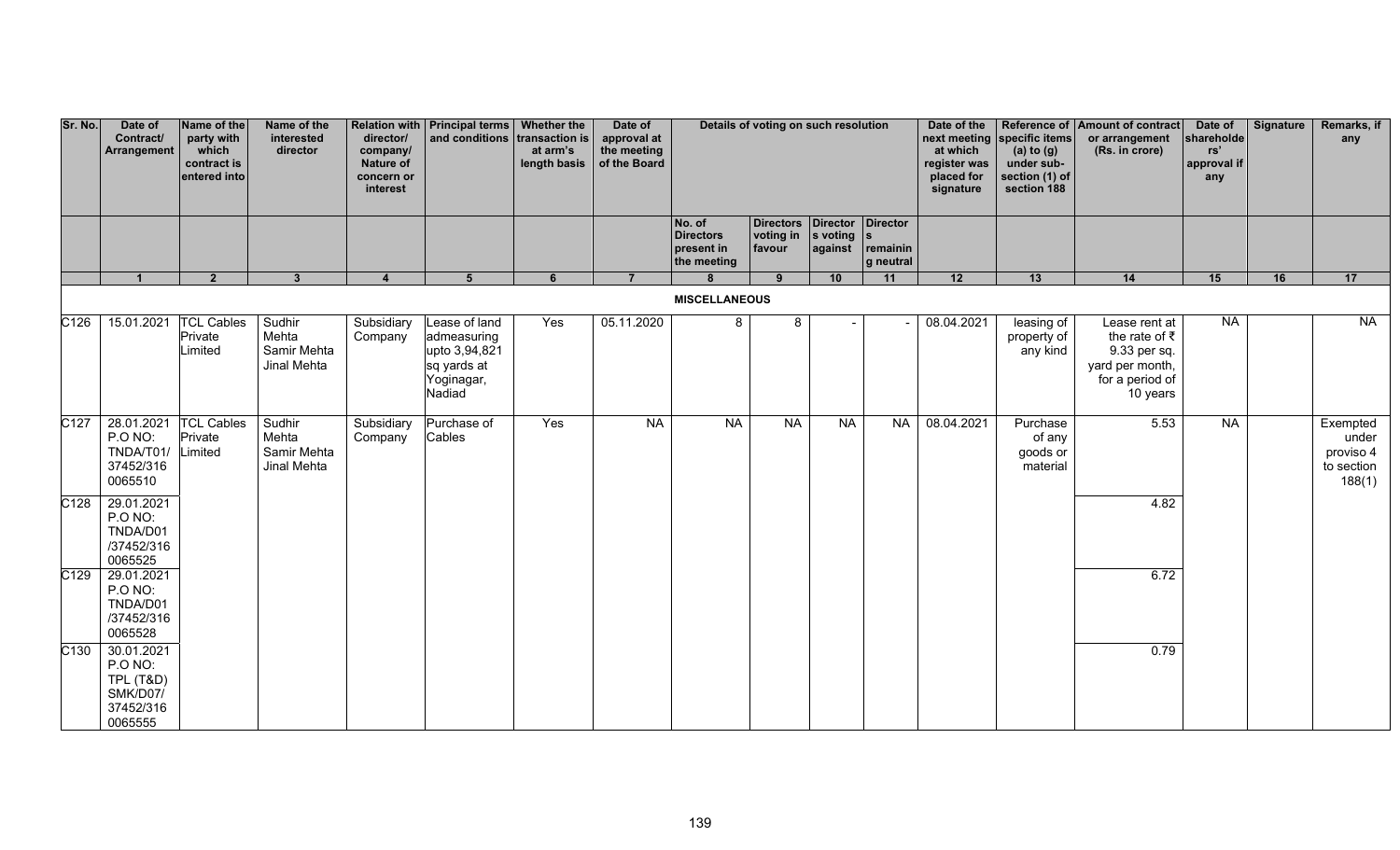| Sr. No.          | Date of<br>Contract/<br>Arrangement                                                    | Name of the<br>party with<br>which<br>contract is<br>entered into | Name of the<br>interested<br>director         | director/<br>company/<br>Nature of<br>concern or<br>interest | Relation with   Principal terms   Whether the<br>and conditions transaction is | at arm's | Date of<br>approval at<br>the meeting<br>length basis $\vert$ of the Board | Details of voting on such resolution                    |                                                                       |         |                       | Date of the<br>at which<br>register was<br>placed for<br>signature | next meeting specific items<br>(a) to $(g)$<br>under sub-<br>section (1) of<br>section 188 | Reference of Amount of contract<br>or arrangement<br>(Rs. in crore) | Date of<br>shareholde<br>rs'<br>approval if<br>any | Signature | Remarks, if<br>any                                     |
|------------------|----------------------------------------------------------------------------------------|-------------------------------------------------------------------|-----------------------------------------------|--------------------------------------------------------------|--------------------------------------------------------------------------------|----------|----------------------------------------------------------------------------|---------------------------------------------------------|-----------------------------------------------------------------------|---------|-----------------------|--------------------------------------------------------------------|--------------------------------------------------------------------------------------------|---------------------------------------------------------------------|----------------------------------------------------|-----------|--------------------------------------------------------|
|                  |                                                                                        |                                                                   |                                               |                                                              |                                                                                |          |                                                                            | No. of<br><b>Directors</b><br>present in<br>the meeting | Directors Director Director<br>voting in $ s $ voting $ s $<br>favour | against | remainin<br>g neutral |                                                                    |                                                                                            |                                                                     |                                                    |           |                                                        |
| C131             | $\mathbf{1}$<br>30.01.2021<br>P.O NO:<br>Bhiwandi<br>DIST/D05/<br>37452/316<br>0065553 | $2^{\circ}$                                                       | 3                                             | $\overline{\mathbf{4}}$                                      | 5 <sup>5</sup>                                                                 | 6        | $\overline{7}$                                                             | 8                                                       | 9                                                                     | 10      | 11                    | 12                                                                 | 13                                                                                         | 14<br>0.89                                                          | 15                                                 | 16        | 17                                                     |
| C <sub>132</sub> | 02.02.2021<br>P.O NO:<br><b>TPL (T&amp;D)</b><br>SMK/D07/<br>37452/316<br>0065619      |                                                                   |                                               |                                                              |                                                                                |          |                                                                            |                                                         |                                                                       |         |                       |                                                                    |                                                                                            | 1.09                                                                |                                                    |           |                                                        |
| C133             | 02.02.2021<br>P.O NO:<br>Bhiwandi<br>DIST/D05/<br>37452/316<br>0065626                 | <b>TCL Cables</b><br>Private<br>Limited                           | Sudhir<br>Mehta<br>Samir Mehta<br>Jinal Mehta | Subsidiary<br>Company                                        | Purchase of<br>Cables                                                          | Yes      | NA                                                                         | NA                                                      | NA                                                                    | NA      | <b>NA</b>             | 08.04.2021                                                         | Purchase<br>of any<br>goods or<br>material                                                 | 0.93                                                                | NA                                                 |           | Exempted<br>under<br>proviso 4<br>to section<br>188(1) |
| C134             | 02.02.2021<br>P.O NO:<br><b>TNDAGRA</b><br>/D04/3745<br>2/3160065<br>631               |                                                                   |                                               |                                                              |                                                                                |          |                                                                            |                                                         |                                                                       |         |                       |                                                                    |                                                                                            | 1.28                                                                |                                                    |           |                                                        |
| C135             | 05.02.2021<br>P.O NO:<br>Bhiwandi<br>DIST/D05/<br>37452/316<br>0065702                 |                                                                   |                                               |                                                              |                                                                                |          |                                                                            |                                                         |                                                                       |         |                       |                                                                    |                                                                                            | 0.03                                                                |                                                    |           |                                                        |
| C136             | 06.02.2021<br>P.O NO:<br>TNDS/D02<br>/37452/316<br>0065741                             |                                                                   |                                               |                                                              |                                                                                |          |                                                                            |                                                         |                                                                       |         |                       |                                                                    |                                                                                            | 0.16                                                                |                                                    |           |                                                        |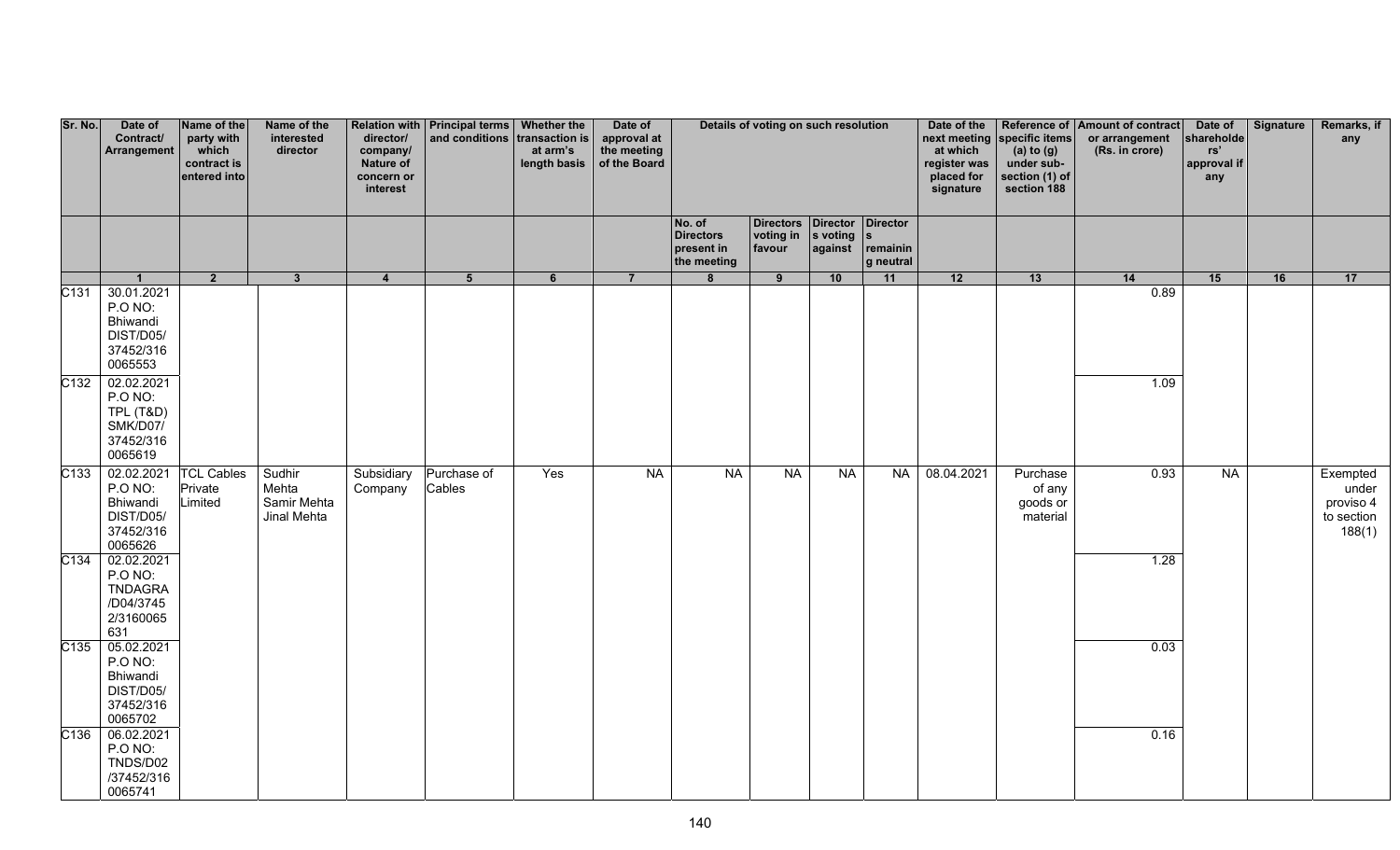| Sr. No.           | Date of<br>Contract/<br>Arrangement                                       | Name of the<br>party with<br>which<br>contract is<br>entered into | Name of the<br>interested<br>director         | director/<br>company/<br>Nature of<br>concern or<br>interest | Relation with   Principal terms   Whether the<br>and conditions transaction is | at arm's<br>length basis   of the Board | Date of<br>approval at<br>the meeting |                                                         | Details of voting on such resolution                                  |         |                       | Date of the<br>at which<br>register was<br>placed for<br>signature | next meeting specific items<br>(a) to $(g)$<br>under sub-<br>section (1) of<br>section 188 | Reference of Amount of contract<br>or arrangement<br>(Rs. in crore) | Date of<br>shareholde<br>rs'<br>approval if<br>any | <b>Signature</b> | Remarks, if<br>any                                     |
|-------------------|---------------------------------------------------------------------------|-------------------------------------------------------------------|-----------------------------------------------|--------------------------------------------------------------|--------------------------------------------------------------------------------|-----------------------------------------|---------------------------------------|---------------------------------------------------------|-----------------------------------------------------------------------|---------|-----------------------|--------------------------------------------------------------------|--------------------------------------------------------------------------------------------|---------------------------------------------------------------------|----------------------------------------------------|------------------|--------------------------------------------------------|
|                   |                                                                           |                                                                   |                                               |                                                              |                                                                                |                                         |                                       | No. of<br><b>Directors</b><br>present in<br>the meeting | Directors Director Director<br>voting in $ s $ voting $ s $<br>favour | against | remainin<br>g neutral |                                                                    |                                                                                            |                                                                     |                                                    |                  |                                                        |
| $\overline{C137}$ | $\mathbf 1$<br>06.02.2021<br>P.O NO:<br>TNDS/D02<br>/37452/316<br>0065735 | $\overline{2}$                                                    | $\mathbf{3}$                                  | $\overline{4}$                                               | 5 <sup>5</sup>                                                                 | 6                                       | $\overline{7}$                        | 8                                                       | 9                                                                     | 10      | 11                    | $\overline{12}$                                                    | 13                                                                                         | 14<br>1.28                                                          | 15                                                 | 16               | 17                                                     |
| C138              | 06.02.2021<br>P.O NO:<br>TNDS/D02<br>/37452/316<br>0065717                |                                                                   |                                               |                                                              |                                                                                |                                         |                                       |                                                         |                                                                       |         |                       |                                                                    |                                                                                            | 0.62                                                                |                                                    |                  |                                                        |
| C139              | 19.02.2021<br>P.O NO:<br>TNDS/D02<br>/37452/316<br>0066053                | <b>TCL Cables</b><br>Private<br>Limited                           | Sudhir<br>Mehta<br>Samir Mehta<br>Jinal Mehta | Subsidiary<br>Company                                        | Purchase of<br>Cables                                                          | Yes                                     | NA                                    | NA                                                      | NA                                                                    | NA      | NA                    | 08.04.2021                                                         | Purchase<br>of any<br>goods or<br>material                                                 | 0.49                                                                | <b>NA</b>                                          |                  | Exempted<br>under<br>proviso 4<br>to section<br>188(1) |
| C <sub>140</sub>  | 23.02.2021<br>P.O NO:<br>TNDA/D01<br>/37452/316<br>0066127                |                                                                   |                                               |                                                              |                                                                                |                                         |                                       |                                                         |                                                                       |         |                       |                                                                    |                                                                                            | 20.49                                                               |                                                    |                  |                                                        |
| C <sub>141</sub>  | 23.02.2021<br><b>P.O NO:</b><br>TNDA/D01<br>/37452/316<br>0066130         |                                                                   |                                               |                                                              |                                                                                |                                         |                                       |                                                         |                                                                       |         |                       |                                                                    |                                                                                            | 1.78                                                                |                                                    |                  |                                                        |
| C <sub>142</sub>  | 24.02.2021<br>P.O NO:<br>Bhiwandi<br>DIST/D05/<br>37452/316<br>0066151    |                                                                   |                                               |                                                              |                                                                                |                                         |                                       |                                                         |                                                                       |         |                       |                                                                    |                                                                                            | 3.22                                                                |                                                    |                  |                                                        |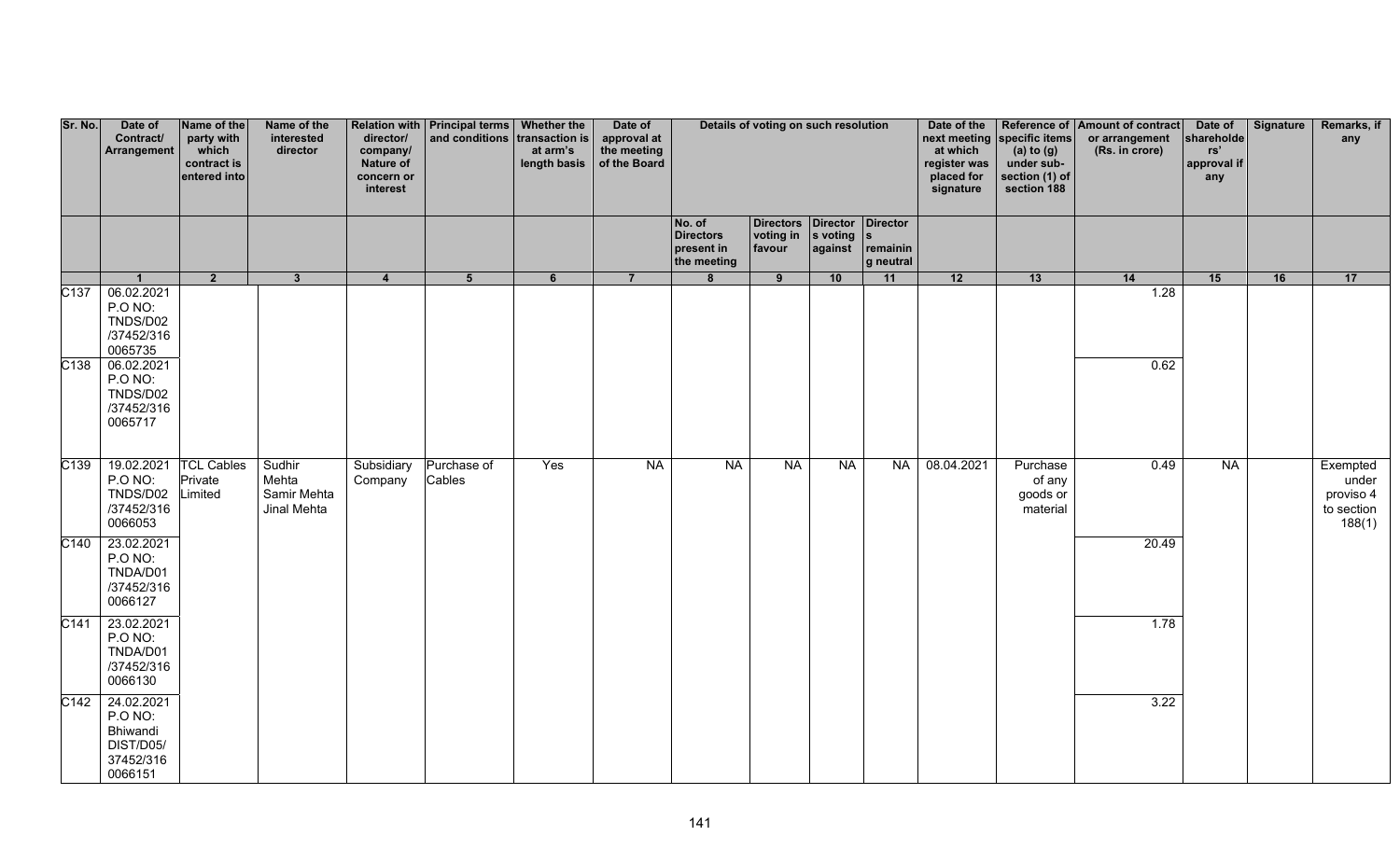| Sr. No.                  | Date of<br>Contract/<br>Arrangement                                    | Name of the<br>party with<br>which<br>contract is<br>entered into | Name of the<br>interested<br>director         | director/<br>company/<br>Nature of<br>concern or<br>interest | Relation with   Principal terms   Whether the<br>and conditions transaction is | at arm's<br>length basis | Date of<br>approval at<br>the meeting<br>of the Board |                                                         | Details of voting on such resolution    |                                            |                       | Date of the<br>at which<br>register was<br>placed for<br>signature | next meeting specific items<br>(a) to $(g)$<br>under sub-<br>section (1) of<br>section 188 | Reference of Amount of contract<br>or arrangement<br>(Rs. in crore) | Date of<br>shareholde<br>rs'<br>approval if<br>any | Signature | Remarks, if<br>any                                     |
|--------------------------|------------------------------------------------------------------------|-------------------------------------------------------------------|-----------------------------------------------|--------------------------------------------------------------|--------------------------------------------------------------------------------|--------------------------|-------------------------------------------------------|---------------------------------------------------------|-----------------------------------------|--------------------------------------------|-----------------------|--------------------------------------------------------------------|--------------------------------------------------------------------------------------------|---------------------------------------------------------------------|----------------------------------------------------|-----------|--------------------------------------------------------|
|                          |                                                                        |                                                                   |                                               |                                                              |                                                                                |                          |                                                       | No. of<br><b>Directors</b><br>present in<br>the meeting | <b>Directors</b><br>voting in<br>favour | Director Director<br>s voting s<br>against | remainin<br>g neutral |                                                                    |                                                                                            |                                                                     |                                                    |           |                                                        |
|                          | $\overline{1}$                                                         | $\overline{2}$                                                    | $\mathbf{3}$                                  | $\overline{4}$                                               | $5\overline{5}$                                                                | 6                        | $\overline{7}$                                        | 8                                                       | 9                                       | 10                                         | 11                    | 12                                                                 | 13                                                                                         | 14                                                                  | 15                                                 | 16        | 17                                                     |
| $\overline{C143}$        | 24.02.2021<br>P.O NO:<br>TPL (T&D)<br>SMK/D07/<br>37452/316<br>0066155 |                                                                   |                                               |                                                              |                                                                                |                          |                                                       |                                                         |                                         |                                            |                       |                                                                    |                                                                                            | 3.10                                                                |                                                    |           |                                                        |
| C <sub>144</sub>         | 25.02.2021<br>P.O NO:<br>TNDA/D01<br>/37452/316<br>0066181             |                                                                   |                                               |                                                              |                                                                                |                          |                                                       |                                                         |                                         |                                            |                       |                                                                    |                                                                                            | 0.46                                                                |                                                    |           |                                                        |
| C <sub>145</sub>         | 03.03.2021                                                             | Torrent<br>Saurya Urja<br>2 Private<br>Limited                    | $\overline{\phantom{a}}$                      | Subsidiary<br>Company                                        | Rent of 50 sq.<br>ft. area of<br>"Samanvay"<br>premise                         | Yes                      | <b>NA</b>                                             | <b>NA</b>                                               | <b>NA</b>                               | <b>NA</b>                                  | NA                    | 08.04.2021                                                         | leasing of<br>property of<br>any kind                                                      | Consideration of<br>₹ 3,448/- per<br>month for a<br>period of 10    | <b>NA</b>                                          |           | NA                                                     |
| $\overline{\text{C}146}$ | 03.03.2021                                                             | Torrent<br>Saurya Urja<br>3 Private<br>Limited                    |                                               |                                                              |                                                                                |                          |                                                       |                                                         |                                         |                                            |                       |                                                                    |                                                                                            | years with an<br>increase of 5%<br>every year                       |                                                    |           |                                                        |
| C <sub>147</sub>         | 05.03.2021<br>P.O NO:<br>TNDA/T01/<br>37452/316<br>0066323             | <b>TCL Cables</b><br>Private<br>Limited                           | Sudhir<br>Mehta<br>Samir Mehta<br>Jinal Mehta | Subsidiary<br>Company                                        | Purchase of<br>Cables                                                          | Yes                      | <b>NA</b>                                             | <b>NA</b>                                               | <b>NA</b>                               | $N_A$                                      | <b>NA</b>             | 08.04.2021                                                         | Purchase<br>of any<br>goods or<br>material                                                 | 6.43                                                                | <b>NA</b>                                          |           | Exempted<br>under<br>proviso 4<br>to section<br>188(1) |
| $\overline{C148}$        | 08.03.2021<br>P.O NO:<br>TNDA/D01<br>/37452/316<br>0066385             | <b>TCL Cables</b><br>Private<br>Limited                           | Sudhir<br>Mehta<br>Samir Mehta<br>Jinal Mehta | Subsidiary<br>Company                                        | Purchase of<br>Cables                                                          | Yes                      | <b>NA</b>                                             | <b>NA</b>                                               | <b>NA</b>                               | <b>NA</b>                                  | <b>NA</b>             | 08.04.2021                                                         | Purchase<br>of any<br>goods or<br>material                                                 | 0.25                                                                | <b>NA</b>                                          |           | Exempted<br>under<br>proviso 4<br>to section<br>188(1) |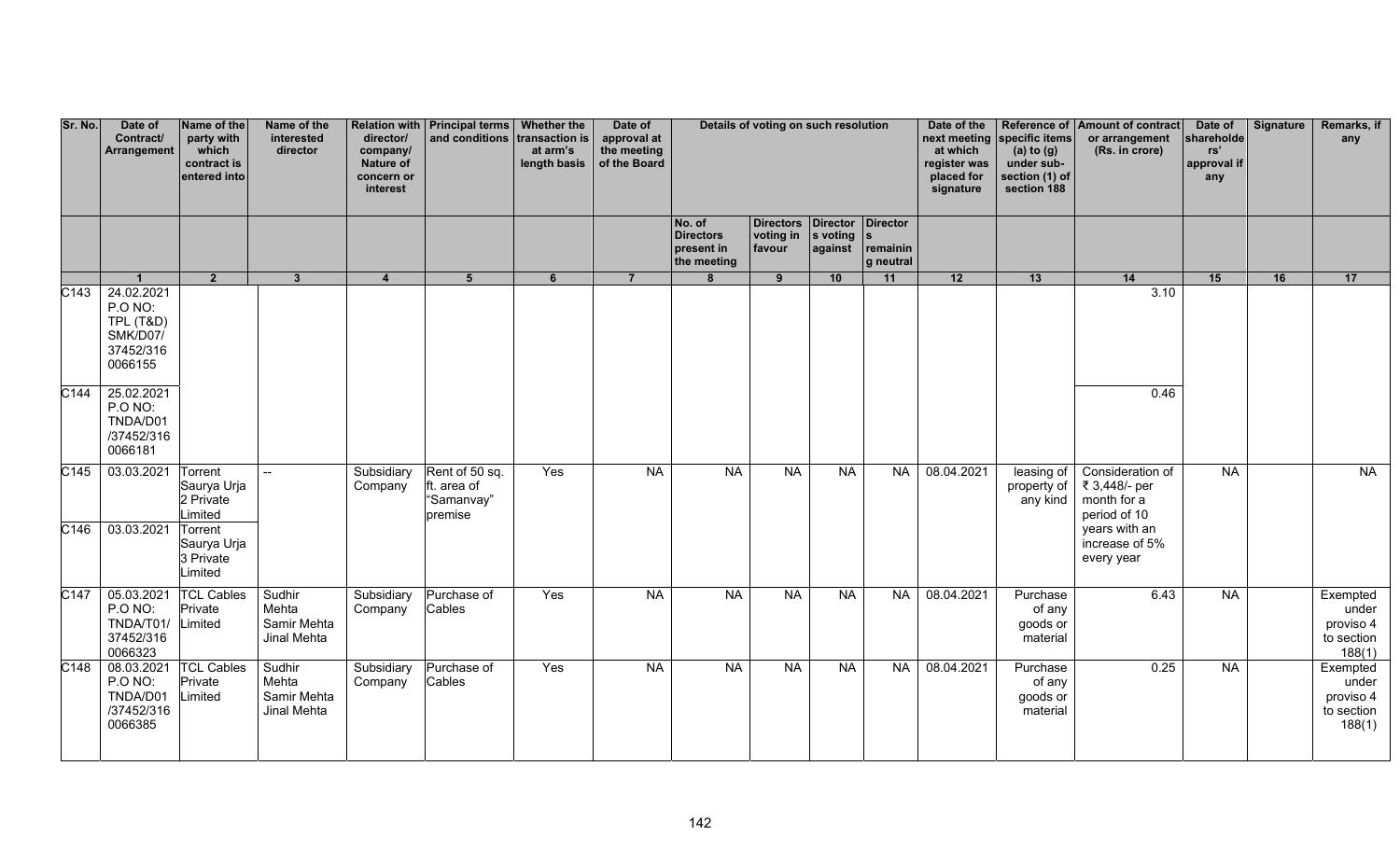| Sr. No.          | Date of<br>Contract/<br><b>Arrangement</b> | Name of the<br>party with<br>which<br>contract is<br>entered into    | Name of the<br>interested<br>director                                                                      | director/<br>company/<br>Nature of<br>concern or<br>interest | Relation with   Principal terms   Whether the<br>and conditions transaction is | at arm's<br>length basis | Date of<br>approval at<br>the meeting<br>of the Board |                                                         | Details of voting on such resolution                                  |                 |                       | Date of the<br>at which<br>register was<br>placed for<br>signature | next meeting specific items<br>(a) to $(g)$<br>under sub-<br>section (1) of<br>section 188 | Reference of Amount of contract<br>or arrangement<br>(Rs. in crore) | Date of<br>shareholde<br>rs'<br>approval if<br>any | Signature | Remarks, if<br>any                                     |
|------------------|--------------------------------------------|----------------------------------------------------------------------|------------------------------------------------------------------------------------------------------------|--------------------------------------------------------------|--------------------------------------------------------------------------------|--------------------------|-------------------------------------------------------|---------------------------------------------------------|-----------------------------------------------------------------------|-----------------|-----------------------|--------------------------------------------------------------------|--------------------------------------------------------------------------------------------|---------------------------------------------------------------------|----------------------------------------------------|-----------|--------------------------------------------------------|
|                  |                                            |                                                                      |                                                                                                            |                                                              |                                                                                |                          |                                                       | No. of<br><b>Directors</b><br>present in<br>the meeting | Directors Director Director<br>voting in $ $ s voting $ s $<br>favour | against         | remainin<br>g neutral |                                                                    |                                                                                            |                                                                     |                                                    |           |                                                        |
|                  |                                            | 2 <sup>2</sup>                                                       |                                                                                                            |                                                              |                                                                                | 6                        |                                                       | 8                                                       | 9                                                                     | 10              | 11                    | 12                                                                 | 13                                                                                         | 14                                                                  | 15                                                 | 16        | 17                                                     |
| C <sub>149</sub> | Between<br>Jan, $21$ to<br>Mar, 21         | UNM<br>Foundation                                                    | Sudhir<br>Mehta<br>Samir Mehta<br>Jinal Mehta                                                              | Associate<br>Company                                         | Sale of<br>Electricity                                                         | Yes                      | <b>NA</b>                                             | <b>NA</b>                                               | <b>NA</b>                                                             | <b>NA</b>       | <b>NA</b>             | 08.04.2021                                                         | Rendering<br>of service                                                                    | 0.02                                                                | <b>NA</b>                                          |           | Exempted<br>under<br>proviso 4<br>to section<br>188(1) |
| C <sub>150</sub> | Between<br>Jan, 21 to<br>Mar, 21           | Executive,<br><b>Non</b><br>executive<br><b>Directors</b><br>and KMP | Sudhir<br>Mehta<br>Samir Mehta<br>Jinal Mehta<br>Pankaj Patel<br>Samir Barua<br>Sanjay Dalal<br>Rahul Shah | Directors &<br><b>KMP</b>                                    | Sale of<br>Electricity                                                         | Yes                      | <b>NA</b>                                             | <b>NA</b>                                               | $N\overline{A}$                                                       | $N\overline{A}$ | <b>NA</b>             | 08.04.2021                                                         | Rendering<br>of service                                                                    | 0.03                                                                | <b>NA</b>                                          |           | Exempted<br>under<br>proviso 4<br>to section<br>188(1) |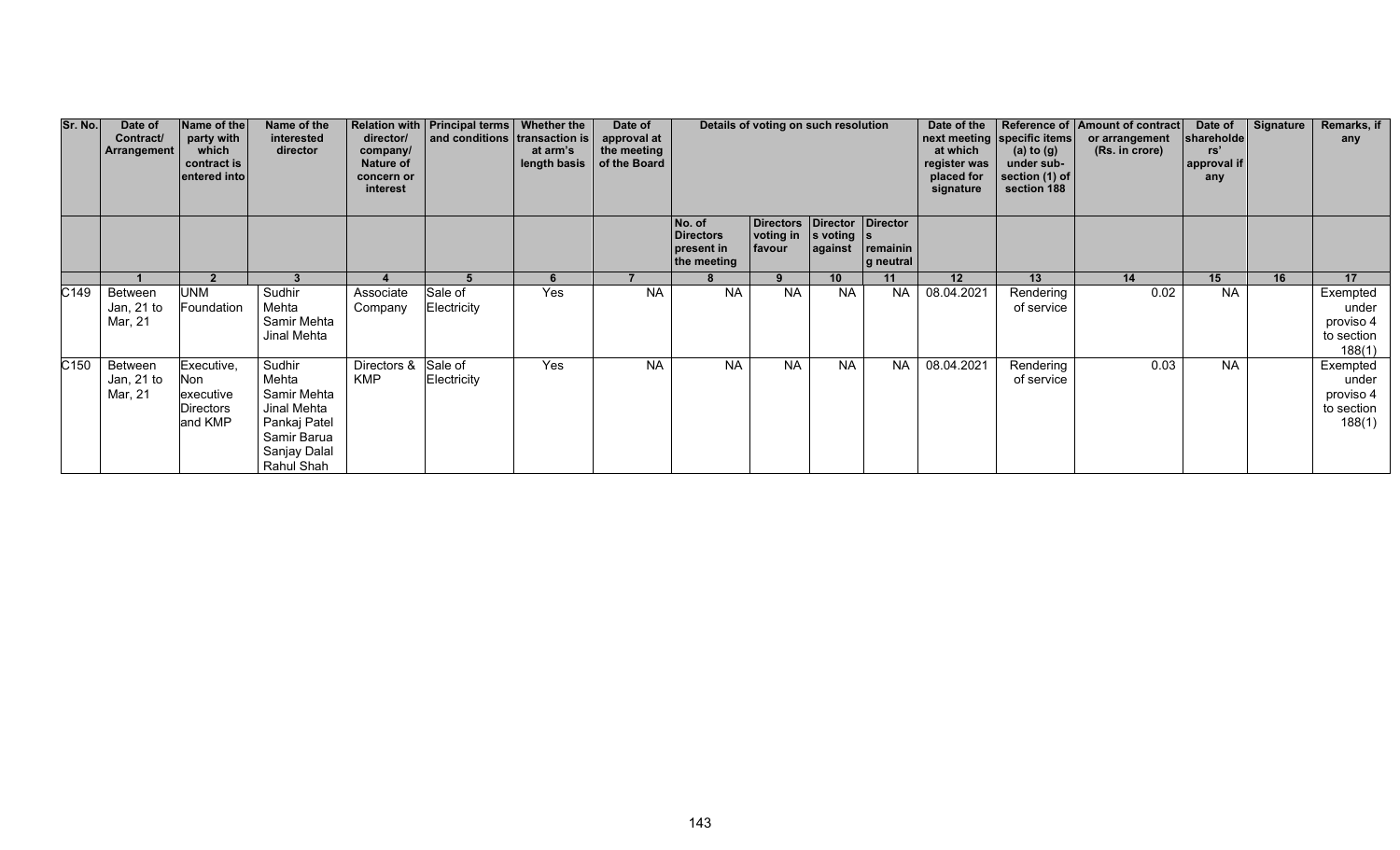| Name of the Companies/ bodies corporate/ firms/ association<br>of individuals                | <b>Name of interested</b><br>director | Nature of interest or concern/ Change in<br>interest of concern | <b>Shareholding (if any)</b>                  | Date on which interest or concern<br>arose/ change |
|----------------------------------------------------------------------------------------------|---------------------------------------|-----------------------------------------------------------------|-----------------------------------------------|----------------------------------------------------|
| 1. Torrent Pharmaceuticals Limited                                                           | <b>Sudhir Mehta</b>                   | Chairman Emeritus, Shareholder & Promoter                       | 200                                           | 23/06/1982                                         |
| <b>Torrent Power Limited</b><br>2.                                                           |                                       | Chairman Emeritus, Shareholder & Promoter                       | 6,882                                         | 29/04/2004                                         |
| 3. Torrent Pipavav Generation Limited                                                        |                                       | Shareholder                                                     | 100                                           | 27/07/2018                                         |
| 4. Torrent power Grid Limited                                                                |                                       | Shareholder                                                     | $100*$<br>Held Jointly with Torrent Power Ltd | 02/03/2009                                         |
| 5. Torrent Investments Private Limited (formerly known as<br><b>Torrent Private Limited)</b> |                                       | Chairman, Shareholder & Promoter                                | 1,94,729                                      | 17/01/1985                                         |
| <b>Tornascent Care Institute</b>                                                             |                                       | Director                                                        | Nil                                           | 16/02/2015                                         |
| <b>UNM Foundation</b>                                                                        |                                       | <b>Director</b>                                                 | Nil                                           | 27/05/2015                                         |
| Radiant Urja LLP<br>8.                                                                       |                                       | Designated partner                                              | 27.50%                                        | 16/03/2017                                         |
| Akalpya Enterprise LLP<br>9.                                                                 |                                       | Partner                                                         | 40.00%                                        | 08/02/2020                                         |
| 10. Institute of Infrastructure technology and Management                                    |                                       | Chairman                                                        | Nil                                           | 01/05/2016                                         |
|                                                                                              |                                       |                                                                 |                                               |                                                    |
| Cadila Healthcare Limited                                                                    | Pankaj Patel                          | Director & Shareholder                                          | 76,56,27,230*                                 | 15/05/1995                                         |
| Nirma Limited                                                                                |                                       | Director                                                        | Nil                                           | 28/10/2006                                         |
| <b>Torrent Power Limited</b>                                                                 |                                       | <b>Director</b>                                                 | Nil                                           | 29/09/2006                                         |
| Zydus Hospitals and Healthcare Research Private Limited                                      |                                       | Director & Shareholder                                          | 200                                           | 12/06/2008                                         |
| Pripan Investment Private Limited                                                            |                                       | Director & Shareholder                                          | 1,53,50,375*                                  | 01/12/1980                                         |
| Cadmach Machinery Co. Private Limited<br>6.                                                  |                                       | Director & Shareholder                                          | $11,450*$                                     | 16/02/1990                                         |
| MabS Biotech Private Limited                                                                 |                                       | Director & Shareholder                                          | 49,960*                                       | 16/04/2007                                         |
| Cadila Laboratories Private Limited<br>8                                                     |                                       | Director & Shareholder                                          | $1,18,158*$                                   | 09/03/1978                                         |
| Western Ahmedabad Effluent Conveyance Co. Pvt. Ltd.<br>9.                                    |                                       | Director & Shareholder                                          | 5,000                                         | 16/03/2009                                         |
| 10. Zydus Takeda Healthcare Private Limited                                                  |                                       | Director & Shareholder                                          | 100 <sup>@</sup>                              | 30/03/1999                                         |
| 11. Zydus Hospitals (Vadodra) Private Limited                                                |                                       | Director & Shareholder                                          | $\overline{200}$                              | 11/02/2011                                         |
| 12. Zydus Hospitals (Rajkot) Private Limited                                                 |                                       | Director & Shareholder                                          | 5,000                                         | 11/02/2011                                         |
| 13. Bayer Zydus Pharma Private Limited                                                       |                                       | Director                                                        | Nil                                           | 28/04/2011                                         |
| 14. Zandra Infrastructure LLP                                                                |                                       | <b>Designated Partner</b>                                       | N.A.                                          | 02/11/2010                                         |
| 15. Zydus Hospital LLP                                                                       |                                       | Nominee-Body Corp Partner                                       | N.A.                                          | 13/03/2013                                         |
| 16. Zandra Herbs and Plantations LLP                                                         |                                       | <b>Designated Partner</b>                                       | N.A.                                          | 09/10/2013                                         |
| 17. Bayer Cropscience Limited                                                                |                                       | <b>Director</b>                                                 | Nil                                           | 12/09/2016                                         |
| 18. Invest India                                                                             |                                       | Director                                                        | <b>NIL</b>                                    | 08/12/2017                                         |
| 19. Rajnigandha Developers Private Limited                                                   |                                       | <b>Director</b>                                                 | 1#                                            | 30/05/2018                                         |
| 20. Zydus Foundation                                                                         |                                       | <b>Designated Partner</b>                                       | 1@                                            | 07/01/2019                                         |

\* Includes shares held by HUF / Family Trust

@ Beneficial interest held by Cadila Healthcare Limited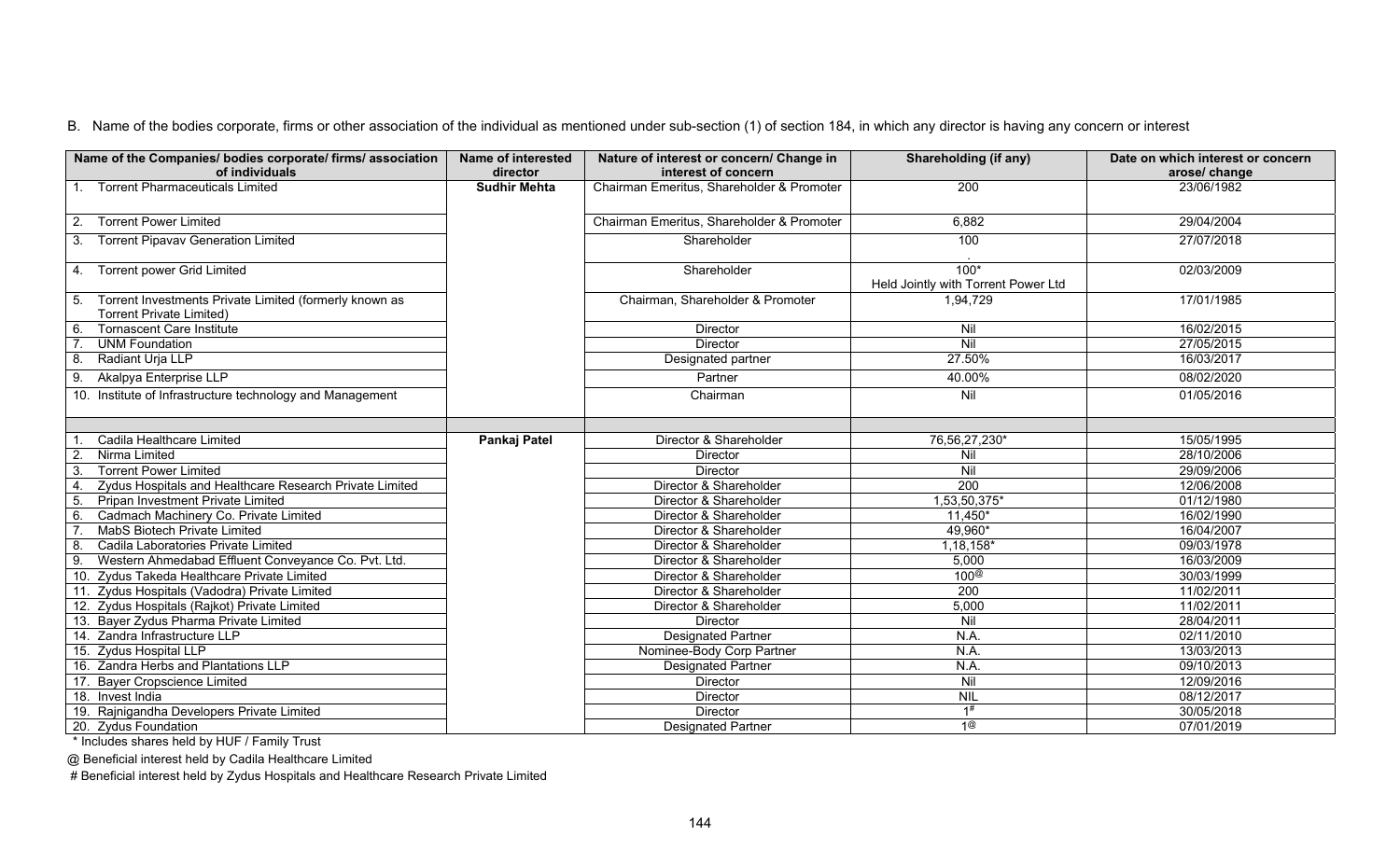| Name of the Companies/ bodies corporate/ firms/<br>association of individuals | <b>Name of interested</b><br>director | Nature of interest or concern/ Change in<br>interest of concern | Shareholding (if any)               | Date on which interest or concern<br>arose/ change |
|-------------------------------------------------------------------------------|---------------------------------------|-----------------------------------------------------------------|-------------------------------------|----------------------------------------------------|
| <b>Axis Capital Limited</b>                                                   | Samir Barua                           | <b>Director</b>                                                 | Nil                                 | 14/01/2013                                         |
| 2<br><b>Torrent Power Limited</b>                                             |                                       | Independent Director                                            | Nil                                 | 29/01/2008                                         |
| $\overline{3}$<br><b>Tata Projects Limited</b>                                |                                       | Director                                                        | $\overline{N}$                      | 25/03/2015                                         |
| <b>Torrent Pipavav Generation Limited</b><br>$\overline{4}$                   |                                       | Chairman                                                        | Nil                                 | 23/06/2015                                         |
| 5 <sub>o</sub><br>Jagaran Microfin Private Limited                            |                                       | Director                                                        | Nil                                 | 17/01/2017                                         |
| <b>NSE IFSC Clearing Corporation Limited</b><br>6                             |                                       | Independent Director                                            | Nil                                 | 08/11/2017                                         |
|                                                                               |                                       |                                                                 |                                     |                                                    |
| HDFC Asset Management Company Limited                                         | <b>Keki Mistry</b>                    | <b>Director</b>                                                 | Nil                                 | 24/12/2007                                         |
| $\overline{2}$ .<br>HDFC Life Insurance Company Limited                       |                                       | Director                                                        | Nil                                 | 12/12/2000                                         |
| 3.<br>Housing Development Finance Corporation Limited                         |                                       | Vice Chairman & CEO                                             | $\overline{N}$                      | 01/02/1993                                         |
| $\overline{4}$<br>HDFC Ergo General Insurance Company Limited                 |                                       | <b>Director</b>                                                 | $\overline{N}$                      | 16/08/2017                                         |
| <b>Torrent Power Limited</b><br>5.                                            |                                       | Director                                                        | $\overline{N}$                      | 28/01/2010                                         |
| HT Parekh Foundation<br>6.                                                    |                                       | Director                                                        | $\overline{N}$                      | 19/10/2012                                         |
| Griha Investment, Mauritius                                                   |                                       | Director                                                        | Nil                                 | 24/08/2007                                         |
| 8<br>Griha Pte Ltd, Singapore                                                 |                                       | Director                                                        | Nil                                 | 22/09/2014                                         |
| 9.<br>CDC Group, London                                                       |                                       | <b>Director</b>                                                 | $\overline{N}$                      | 23/09/2014                                         |
| 10. Tata Consultancy Services Limited                                         |                                       | Director                                                        | Nil                                 | 18/12/2018                                         |
| 11. Flipkart Private Ltd.                                                     |                                       | <b>Director</b>                                                 | Nil                                 | 05/11/2020                                         |
|                                                                               |                                       |                                                                 |                                     |                                                    |
| <b>Torrent Pharmaceuticals Limited</b>                                        | <b>Samir Mehta</b>                    | Chairman, Shareholder & Promoter                                | 200                                 | 20/08/1986                                         |
| <b>Torrent Power Limited</b><br>2                                             |                                       | Chairman, Shareholder & Promoter                                | 6,125                               | 29/04/2004                                         |
| <b>Torrent Pipavav Generation Ltd</b><br>-3.                                  |                                       | Shareholder                                                     | 100                                 | 27/07/2018                                         |
| <b>Torrent Power Grid Limited</b><br>$\mathbf{4}$ .                           |                                       | Shareholder                                                     | 100                                 | 02/03/2009                                         |
|                                                                               |                                       |                                                                 | Held Jointly with Torrent Power Ltd |                                                    |
| Torrent Investments Private Limited (formerly known as<br>5.                  |                                       | Vice Chairman, Shareholder & Promoter                           | 2,58,407                            | 17/01/1985 (increased from 1,94,729 to             |
| <b>Torrent Private Limited)</b>                                               |                                       |                                                                 |                                     | 2,58,407 wef 04.10.19)                             |
| <b>Tornascent Care Institute</b><br>6.                                        |                                       | Director                                                        | Nil                                 | 16/02/2015                                         |
| <b>UNM Foundation</b>                                                         |                                       | <b>Director</b>                                                 | Nil                                 | 27/05/2015                                         |
| Radiant Urja LLP<br>8.                                                        |                                       | <b>Designated Partner</b>                                       | 27.50%                              | 16/03/2017                                         |
| 9.<br>Saat Rasta Properties Pvt Ltd                                           |                                       | Shareholder                                                     | 13%                                 | 13/07/2018                                         |
| Abhivyakti Enterprise LLP                                                     |                                       | <b>Designated Partner</b>                                       | 50.00%                              | 02/11/2020                                         |
| Shardashish Enterprise LLP<br>11                                              |                                       | <b>Designated Partner</b>                                       | 50.00%                              | 09/11/2020                                         |
| 12. Akalpya Enterprise LLP                                                    |                                       | <b>Designated Partner</b>                                       | 40.00%                              | 09/11/2020                                         |
| 13. Pratiti Enterprise LLP                                                    |                                       | <b>Designated Partner</b>                                       | 50.00%                              | 10/11/2020                                         |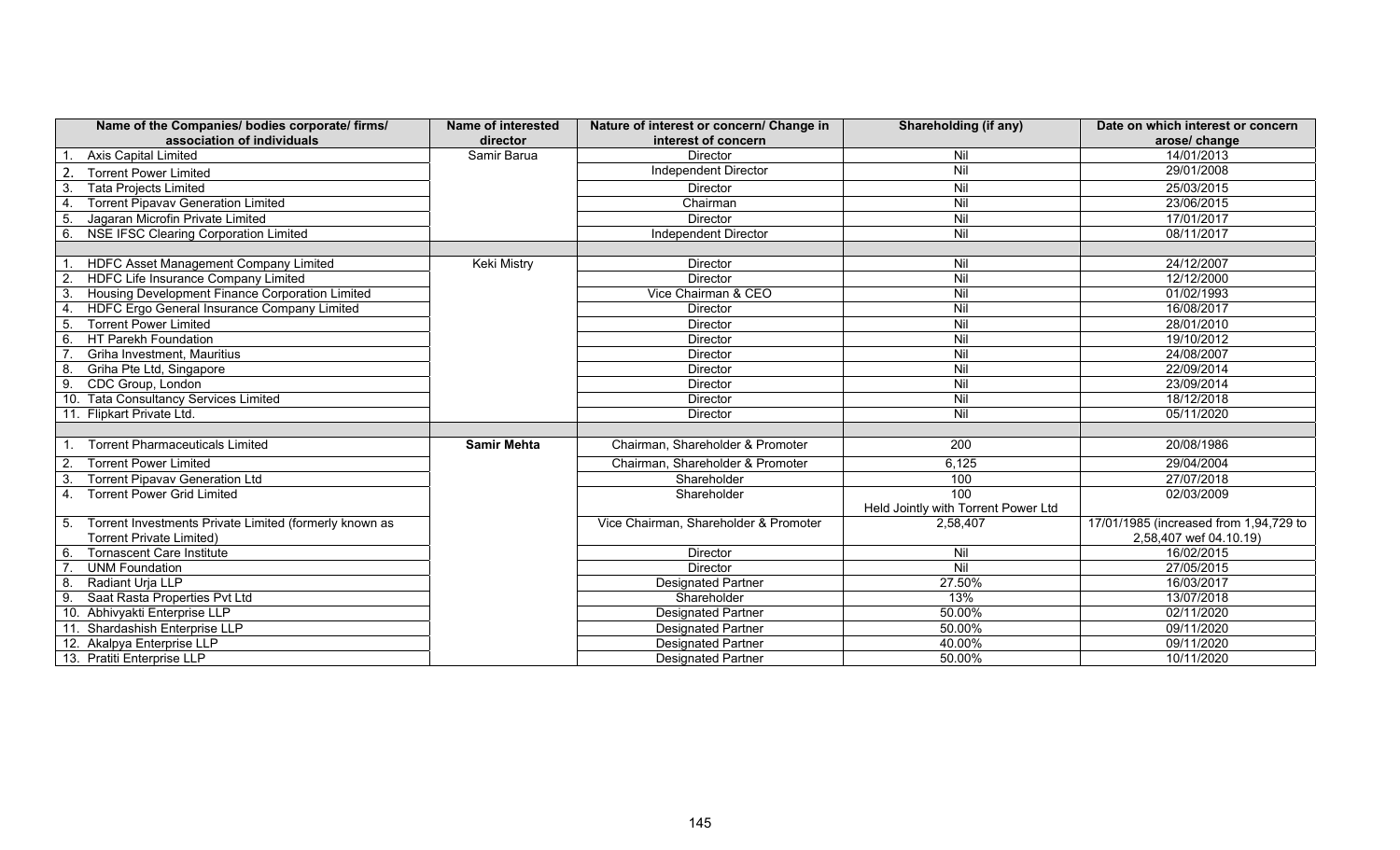| Name of the Companies/ bodies corporate/ firms/<br>association of individuals                   | Name of interested<br>director | Nature of interest or concern/ Change in<br>interest of concern      | Shareholding (if any) | Date on which interest or concern<br>arose/ change |
|-------------------------------------------------------------------------------------------------|--------------------------------|----------------------------------------------------------------------|-----------------------|----------------------------------------------------|
| 1. Torrent Power Limited                                                                        | <b>Jinal Mehta</b>             | Managing Director, Shareholder and<br>promoter                       | 8,000                 | 19/10/2011                                         |
| <b>Torrent Power Grid Limited</b><br>2.                                                         |                                | Managing Director & CEO                                              | Nil                   | 24/03/2014                                         |
| Torrent Investments Private Limited (formerly known as<br>3.<br><b>Torrent Private Limited)</b> |                                | Director & Shareholder                                               | 31,840                | 11/06/2009                                         |
| Radiant Urja LLP<br>4.                                                                          |                                | Partner                                                              | 11.25%                | 16/03/2017                                         |
| <b>Torrent Pharmaceuticals Limited</b><br>5.                                                    |                                | Shareholder                                                          | 100                   | 27/03/1989                                         |
| <b>Torrent Gas Private Limited</b><br>6.                                                        |                                | <b>Director</b>                                                      | $\overline{N}$        | 27/06/2018                                         |
|                                                                                                 |                                |                                                                      |                       |                                                    |
| <b>Torrent Power Limited</b>                                                                    | <b>Bhavna Doshi</b>            | Independent Director & Shareholder                                   | 1,900                 | 04/08/2015                                         |
| <b>Connect Capital Private Limited</b><br>$\overline{2}$                                        |                                | <b>Director</b>                                                      | 27,94,78,057          | 15/12/1996                                         |
| 3<br><b>LIC Pension Fund Limited</b>                                                            |                                | <b>Independent Director</b>                                          | Nil                   | 06/07/2009                                         |
| <b>Everest Industries Limited</b><br>$\overline{4}$ .                                           |                                | <b>Independent Director</b>                                          | Nil                   | 25/10/2013                                         |
| Sun Pharma Advanced Research Company Limited<br>5                                               |                                | <b>Independent Director</b>                                          | Nil                   | 31/10/2014                                         |
| 6<br>Future Generali India Insurance Company Limited                                            |                                | <b>Independent Director</b>                                          | Nil                   | 24/03/2015                                         |
| Future Generali India Life Insurance Company Limited                                            |                                | <b>Independent Director</b>                                          | Nil                   | 24/03/2015                                         |
| 8.<br>Bhavna Doshi Associates LLP                                                               |                                | <b>Designated Partner</b>                                            | 95%                   | 01/07/2015(increased from 75% to 95%               |
|                                                                                                 |                                |                                                                      |                       | wef 01.01.17)                                      |
| Connect Infotain LLP<br>9.                                                                      |                                | <b>Designated Partner (Representing Connect</b><br>Capital Pvt Ltd.) | Nil                   | 15/03/2016                                         |
| 10. Nuvoco Vistas Corporation Limited                                                           |                                | <b>Independent Director</b>                                          | $\overline{N}$        | 03/01/2017                                         |
| 11.<br>ICAI Accounting Research Foundation                                                      |                                | <b>Director</b>                                                      | $\overline{N}$        | 28/03/2018                                         |
| Indusind Bank Ltd<br>12.                                                                        |                                | Independent Director                                                 | $\overline{N}$        | 14/01/2020                                         |
| 13.<br>Greatship (India) Ltd                                                                    |                                | Independent Director                                                 | Nil                   | 26/10/2020                                         |
| 14. AIC-NMIMS Incubation Centre                                                                 |                                | <b>Director</b>                                                      | Nil                   | 09/02/2020                                         |
|                                                                                                 |                                |                                                                      |                       |                                                    |
| <b>Torrent Power Limited</b>                                                                    | Dharmishta N. Raval            | <b>Independent Director</b>                                          | $\overline{N}$        | 16/10/2015                                         |
| $\overline{2}$<br>Cadila Healthcare Limited                                                     |                                | <b>Director</b>                                                      | Nil                   | 16/05/2014                                         |
| $\overline{3}$<br><b>NOCIL Limited</b>                                                          |                                | <b>Director</b>                                                      | Nil                   | 31/07/2014                                         |
| $\overline{4}$<br>NSDL e-Governance Infrastructure Limited                                      |                                | <b>Director</b>                                                      | Nil                   | 01/01/2015                                         |
| 5<br><b>Zydus Healthcare Limited</b>                                                            |                                | <b>Independent Director</b>                                          | Nil                   | 08/11/2017                                         |
| Zydus Wellness Products Limited<br>6.                                                           |                                | <b>Director</b>                                                      | $\overline{N}$        | 28/02/2019                                         |
| <b>Zydus Wellness Limited</b>                                                                   |                                | Director                                                             | Nil                   | 11/03/2019                                         |
| Zydus Pharmaceuticals USA Inc<br>8.                                                             |                                | Director                                                             | Nil                   | 01/04/2019                                         |
| 9<br><b>DSP Trustee Private Limited</b>                                                         |                                | Director                                                             | Nil                   | 29/11/2019                                         |
| 10.<br>Sewa Bank                                                                                |                                | Director                                                             | $\overline{N}$        | 19/09/2019                                         |